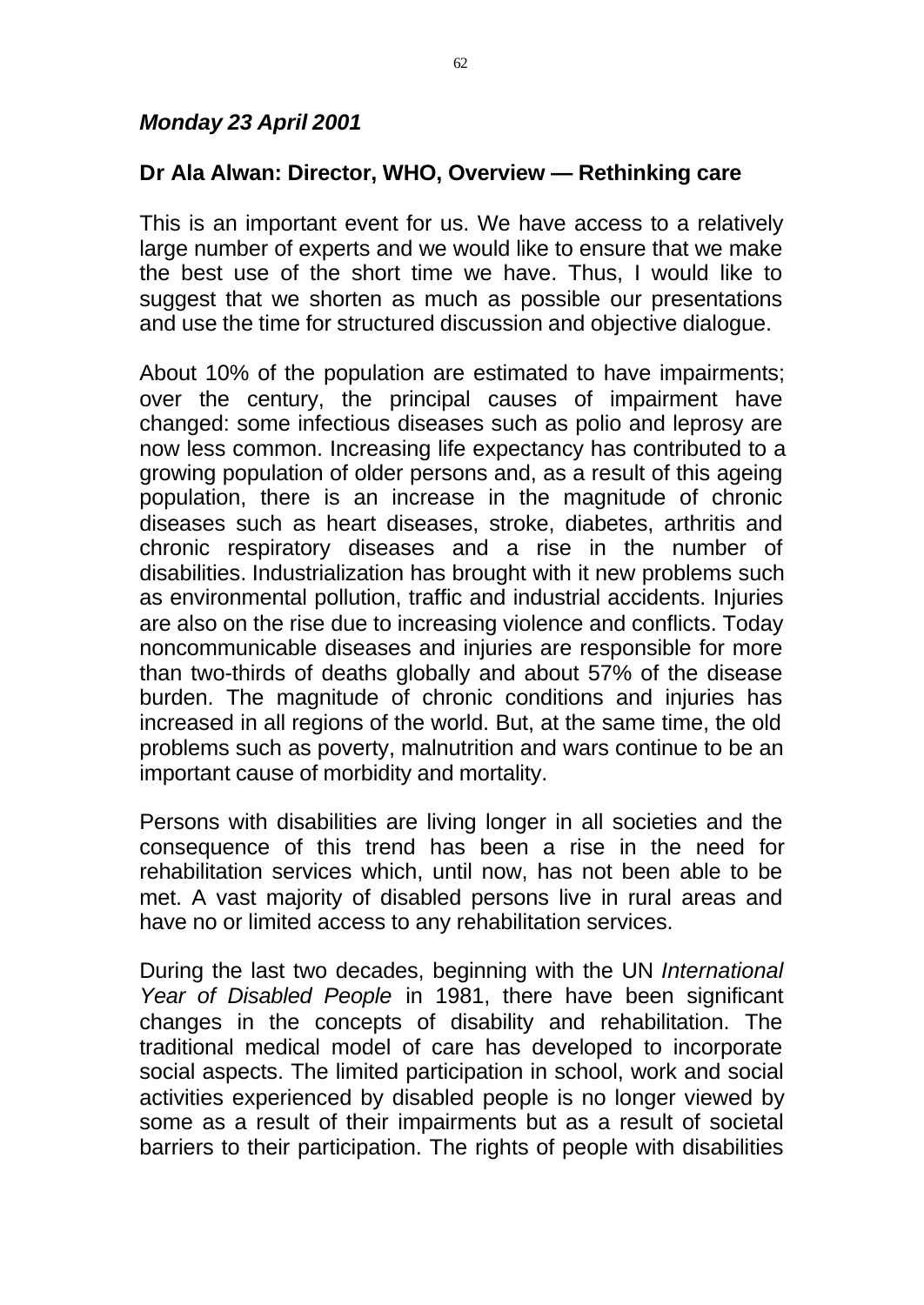to the same opportunities as others in their communities are now well recognized.

Every effort should be made to achieve full equal rights and opportunities for all people with disabilities and to improve rehabilitation services. The WHO Disability and Rehabilitation (DAR) programme contributes to these efforts. The DAR Team at WHO has been mainly concerned with promotion of communitybased rehabilitation strategies, and strengthening of rehabilitation services at national levels in Member States.

However, with the changing burden and disease patterns and with the new concepts emerging in relation to disability and care, new issues and questions are being raised in terms of future action. These include the need:

- to evaluate the current strategies in DAR;
- to evaluate the progress made in implementing these strategies during the last two decades;
- to assess the effectiveness of these strategies in developing affordable services in low-income countries.

More basic issues include the need to assess the impact of current strategies, which focus on services in improving the quality of life. There is no doubt that addressing these issues requires close involvement of people with disabilities.

Our plan for this year and the coming two years is based on these needs. In addition to evaluating current approaches to develop new strategies, there are new issues that should be addressed:

(1) The first is health as a human rights issue. Disability is defined in the UN Standard Rules:

"*The term 'disability' summarizes a great number of different functional limitations occurring in any population in any country of the World. People may be disabled by physical, intellectual or sensory impairment, medical conditions or mental illness. Such impairments, conditions or illnesses may be permanent or transitory in nature.*"

Health is a "*fundamental human right*"*.* A WHO policy on disability has been drafted and will hopefully be discussed internally this year, and then by governing bodies next year.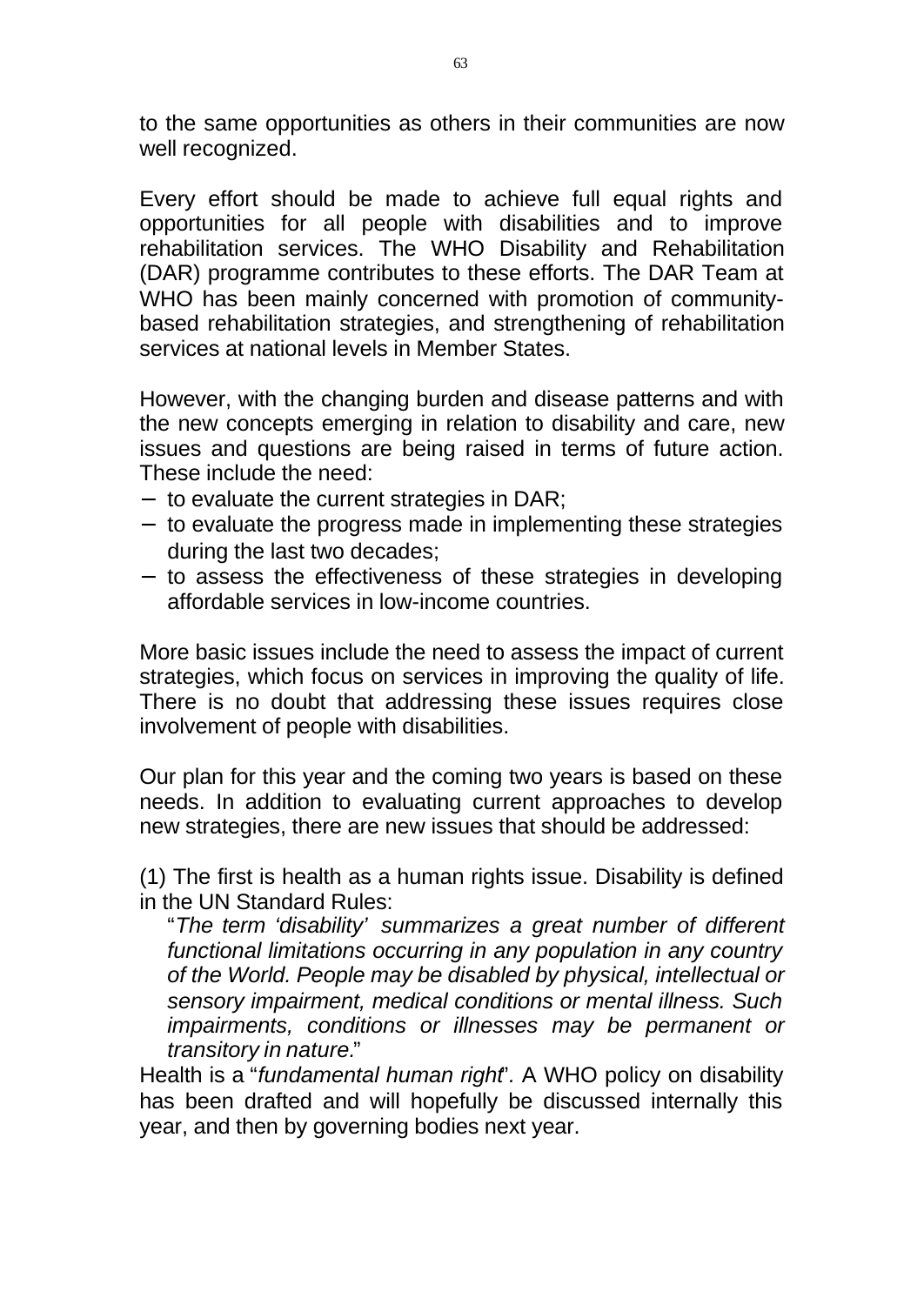(2) The second is bringing together different groups of disabled persons. This conference is bringing together two broad groups of disabled persons:

- There is a group of disabled persons with stable impairments who do not need regular and continuous medical care. This group of disabled persons has formed organizations that do not involve professionals and they have strongly declared their right for independence and the right to make their own decisions; they feel that the medical intervention is strongly prescriptive and attempts to take away the autonomy of disabled persons.
- There is another group of disabled persons who have chronic diseases that tend to get worse with time. This group has formed organizations of which professionals form a part, and they ask for their right to treatment and research to control the causative diseases.

This conference also includes people from developed and developing countries, people from high-income countries with sophisticated and highly specialized services and others from lowincome countries with services characterized by very scarce human and financial resources. Although they both share many constraints in relation to care, it is important to recognize that the needs are not homogeneous and there are special priorities in different populations.

Now I would like to return to the objectives of our conference: *Rethinking Care*.

"What do we mean by care?" is one of the questions often raised.

Care may mean different things to different people in this room. To some people, providing care means looking after someone, and many of us have been expressing concern about this way of caring, which does not promote independence and full participation and often leads to isolation and segregation. However, there is another meaning of care, which is to care about something, to be interested in an issue, to address it, to identify constraints and to find solutions. It is important that this way of regarding care is strengthened so that societies, communities, professionals, legislators and others will care about disability and assume responsibility for promoting accessibility, equality and independence.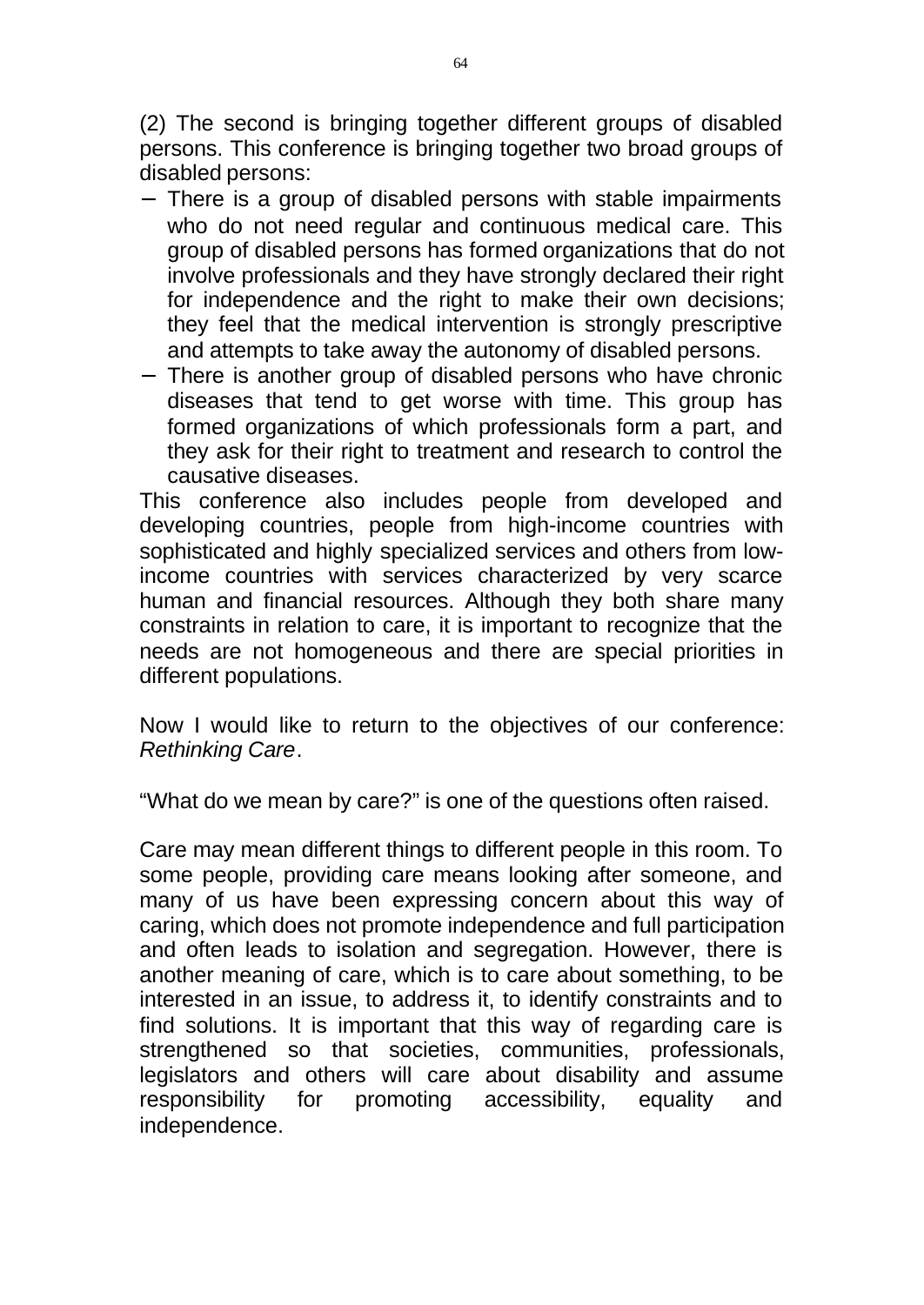Services are needed, but there is also a need to assess the relationship between users and providers. We should be able to discuss in the conference how an alliance can be developed between professionals and disabled persons, where professionals are advisors and disabled persons are encouraged to make their choices. Rehabilitation cannot be concerned only with functional recovery — it must look at gaining increased autonomy.

Another issue to consider relates to poverty, disability and care.

Especially in developing and less developed countries, disability is closely linked to poverty, and the care services are extremely limited. The emphasis has traditionally focused on decentralizing services, with greater emphasis on primary health care services, nurses and other professionals. During our working groups we hope to revisit this issue and think in very practical terms of priorities and prerequisites for addressing the needs of disabled people.

Community-based rehabilitation (CBR) programmes, with their strong emphasis on community ownership and involvement of disabled persons and their family members, can play an important role in supporting increased autonomy. These programmes need to be supported locally by primary health care and centrally by specialized services. I hope that we can hear your views on the strengths and weaknesses in implementing CBR in your countries and how these programmes can contribute to a new more effective strategy for care.

This conference is an opportunity for initiating a dialogue between disabled persons, their family members and service providers, as equal partners. We are looking for ideas and recommendations in two main areas:

• What should be the future areas of focus for the health services in relation to disability and rehabilitation? Clearly, health care and social services will always be needed but how can we ensure that these services do not compromise the independence and autonomy of disabled people? How can medical services support disabled persons in their fight against social barriers?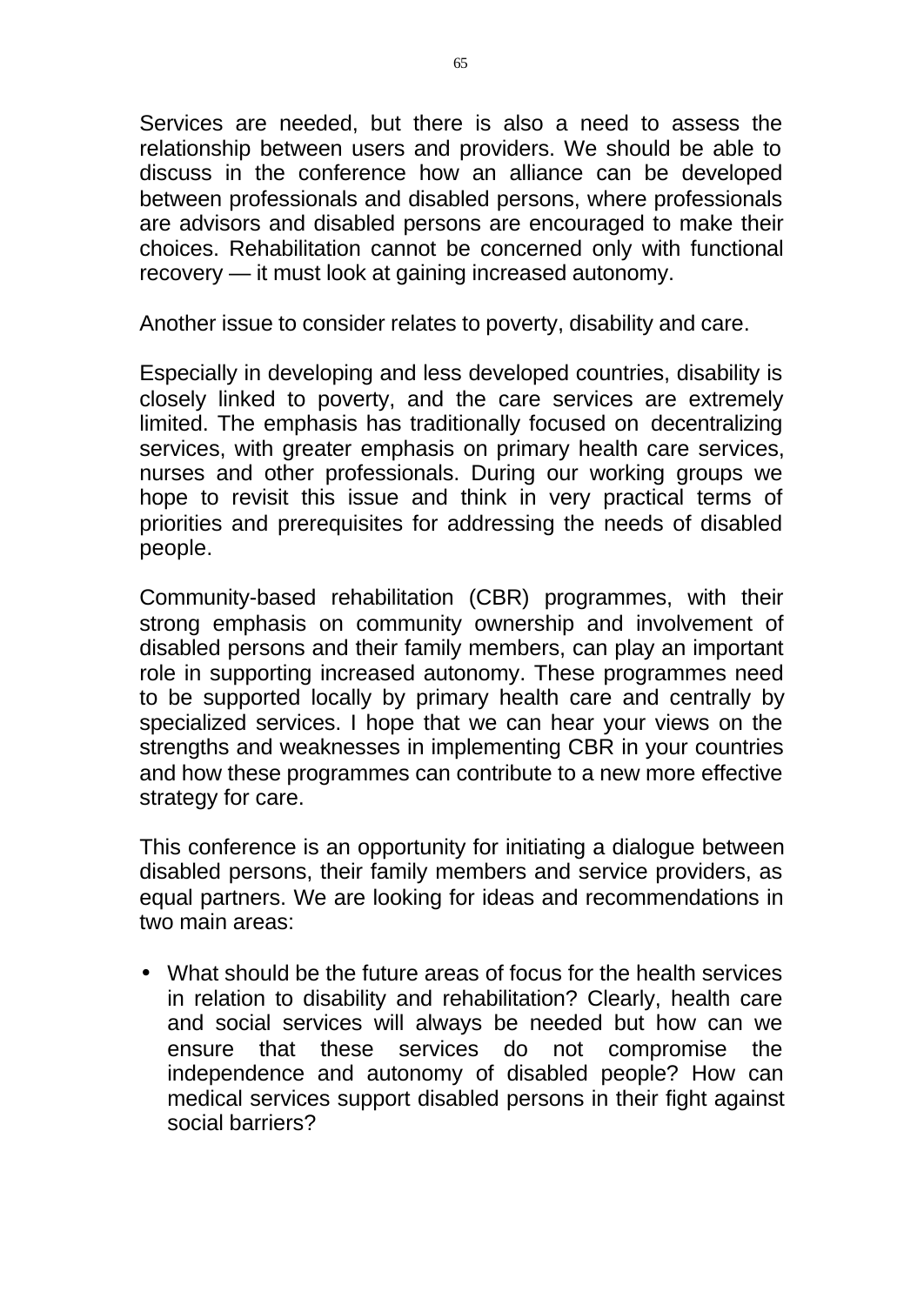• How can we promote and strengthen this dialogue and understanding between the disabled persons, their families and the service providers?

Finally, it is important that WHO takes into full consideration the views and concerns of disabled people in its strategies and future work. We look at this conference as an important opportunity to ensure your contribution to WHO's future work, particularly in relation to the review of the UN Standard Rules.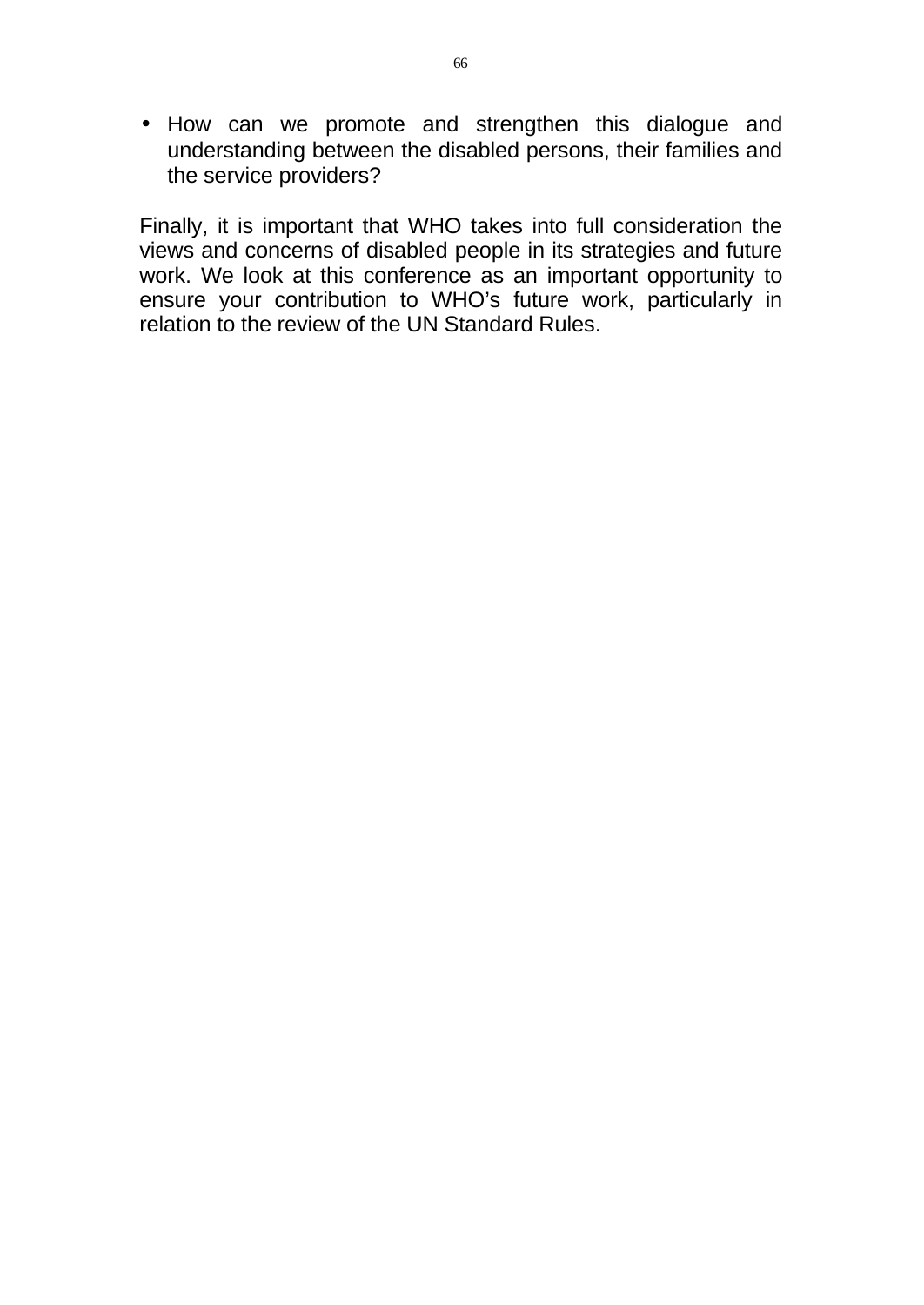#### **Nisha Miller: Schizophrenia Research Foundation, India**

Noted here are some of my experiences as a user of the mental health services, mainly in India.

To begin with, in London when I first became mentally ill, I felt that I was not mentally at ease. So I asked my GP to sign me up for psychiatric therapy.

Later on I was admitted to a mental ward in a London hospital. I found my stay there very pleasant. We were not locked in, and this trust meant that we did not go anywhere. I went to my flat once or twice, but only to get a sweater. In fact, even though we were not locked in and needed no permission to go out, I did ask the duty nurse if I could go out, and until she gave me permission I did not leave. Once I reached my flat I hardly stayed two minutes. I went back to the hospital immediately. The other good things about the hospital in London were the classes. The yoga classes in particular were marvellous. They were held in a nice, bright room, and the teacher did the exercises, which we followed.

We had several activities but none were compulsory. Then there was a TV room. Anyone could watch at any time. But no one became an obsessive TV viewer. We watched some nights until late, some nights hardly at all. We each had separate cubicles and, although we did visit each other, we did so rarely. It was understood that we were resting and recuperating; we were not lazy. But we did not take advantage of this chance to rest either. We went out, we went to classes, or we just did something.

In India, I am a patient at the Schizophrenia Research Foundation (SCARF) NGO. Although I am very lucky to be in such a decent place, there is much that could be improved. I must say that, even in India, I have had happy moments in mental hospital. For instance, when I was first admitted to the mental hospital, I occupied a single room, which was very nice. I had privacy and solitude, which I like.

However, when I was moved to the rehabilitation centre, I was very unhappy. We have to share rooms and do all sorts of things. We are locked in and there are many rooms.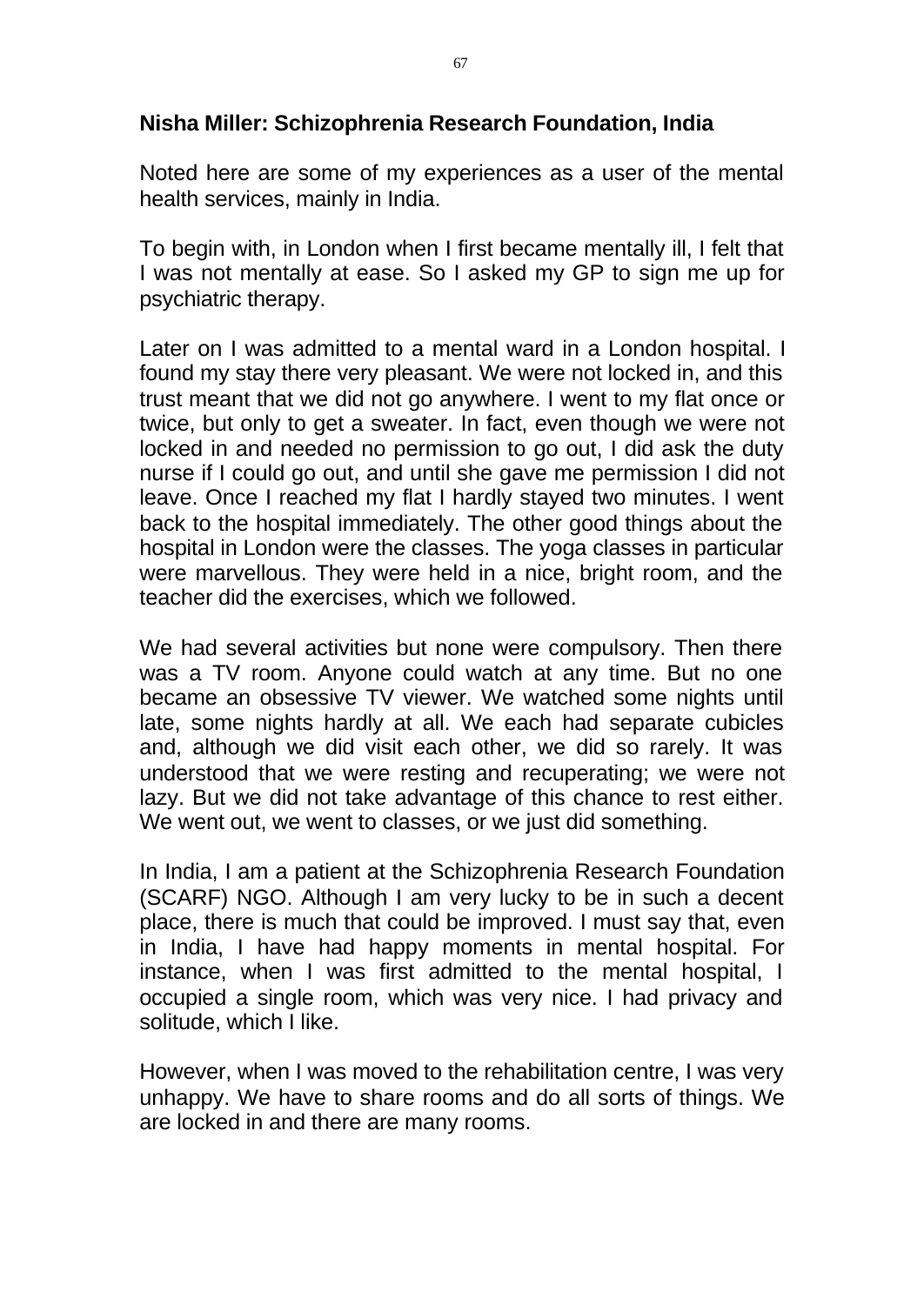The patients here are expected to do exercises on a rough, stony expanse of ground. As there are a lot of kneeling exercises this is very painful. If one of the staff were to lead us in the exercises, then they would feel the pain and know what we are suffering. This would surely make them move us to a room. However, the problem here is the money. They cannot afford different staff for each class, for example. Despite this, I must say that I am very privileged because I have had access to the state-of-the-art facilities that SCARF offers.

There are no other organizations like this in India, perhaps in the world. In other parts of India, people like me are abused by their families, i.e. treated like servants, or left to wander in the streets. Thus, other organizations like SCARF are necessary in the rest of the country, especially for women who have a greater need for protection.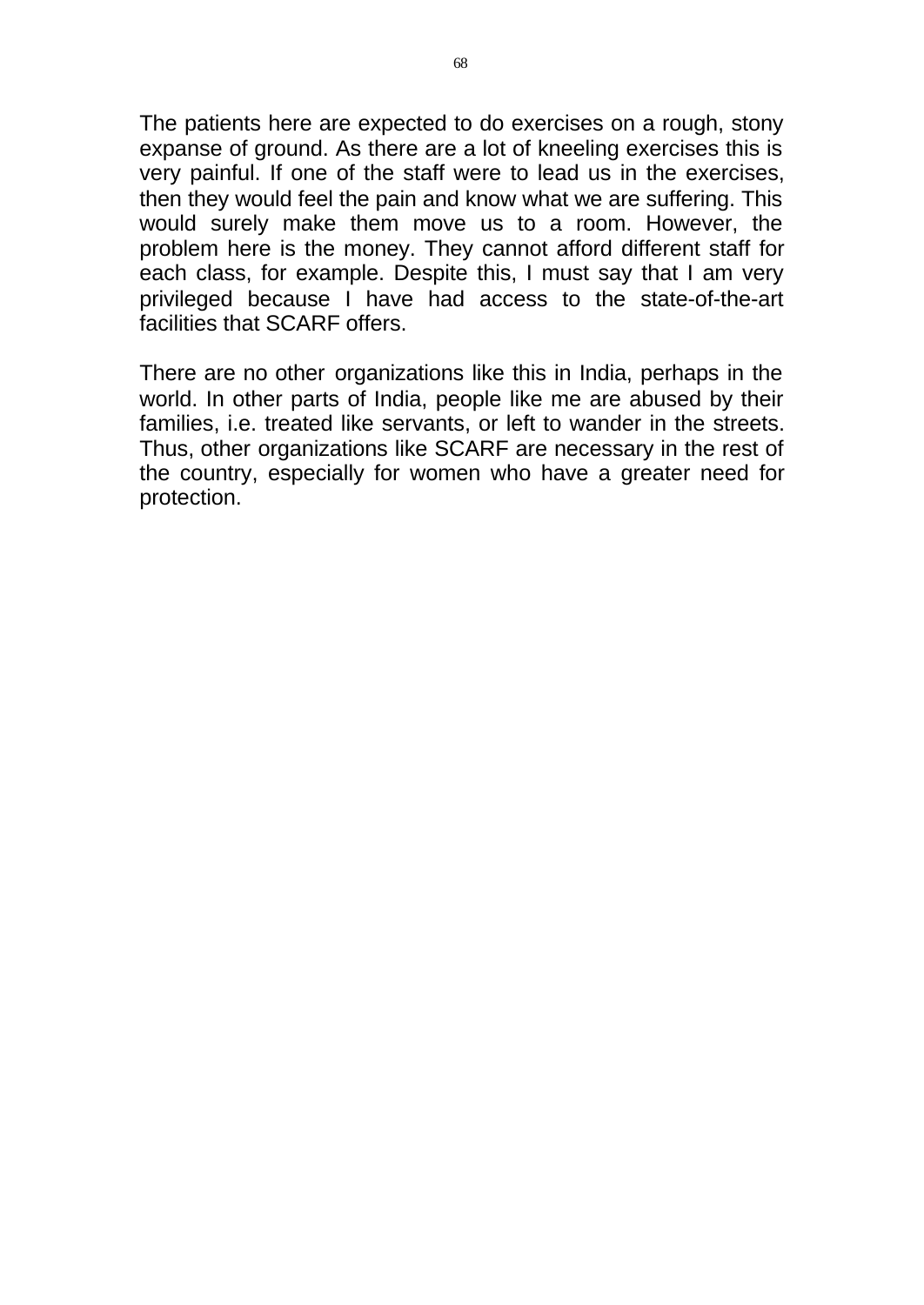## **Karen Ling: Experiences of women with disabilities in medical services, China**

Women with disabilities are deprived of the rights to motherhood. As the medical profession does not think that women with disabilities should enjoy equal rights with their counterparts, in terms of rights to motherhood, women with disabilities are asked not to bear children when they get married. The medical profession has never considered that women using wheelchairs can get pregnant. There are many occasions where pregnant women using wheelchairs could not have antenatal check-ups. Even when antenatal checks are arranged, there is no suitable equipment. For example, there is no appropriate way to measure the weight of the disabled pregnant woman. During delivery, both the medical doctors and nurses are in a chaotic situation. They do not know what to do. When the child is born, nothing is offered to help the disabled mother. The disabled mother also has great difficulty when she takes the baby to visit the maternal and children's health clinic. Such clinics are not accessible to wheelchair users, and do not offer any realistic assistance or adaptive equipment to help the disabled mother care for the baby at home.

Women with physical disabilities are in a better position to become mothers than women with other types of disabilities. Very often, women with learning disabilities are asked to undergo sterilization when they are young. Their parents are very supportive towards such an act since they fear that strangers could take advantage of their disabled daughters, resulting in unwanted pregnancy. In case these women give birth to disabled children, the medical doctors are always ready to offer 'help'. Women with mental illness suffer the same experience. Sometimes, disabled women themselves initiate sterilization because those they trust (parents or family members) have influenced them.

The situation also applies to women with chronic illness, like me. After I had my first heart operation, my doctor told me that I should not have any children even if I was 'lucky enough' to get married. Later, when I joined the patients' groups for heart disease, other members related to me similar experiences with the medical profession. They said they also had been told not to hope for children, solely because they had such a disease and had to take medication for the rest of their lives. But I told them that we should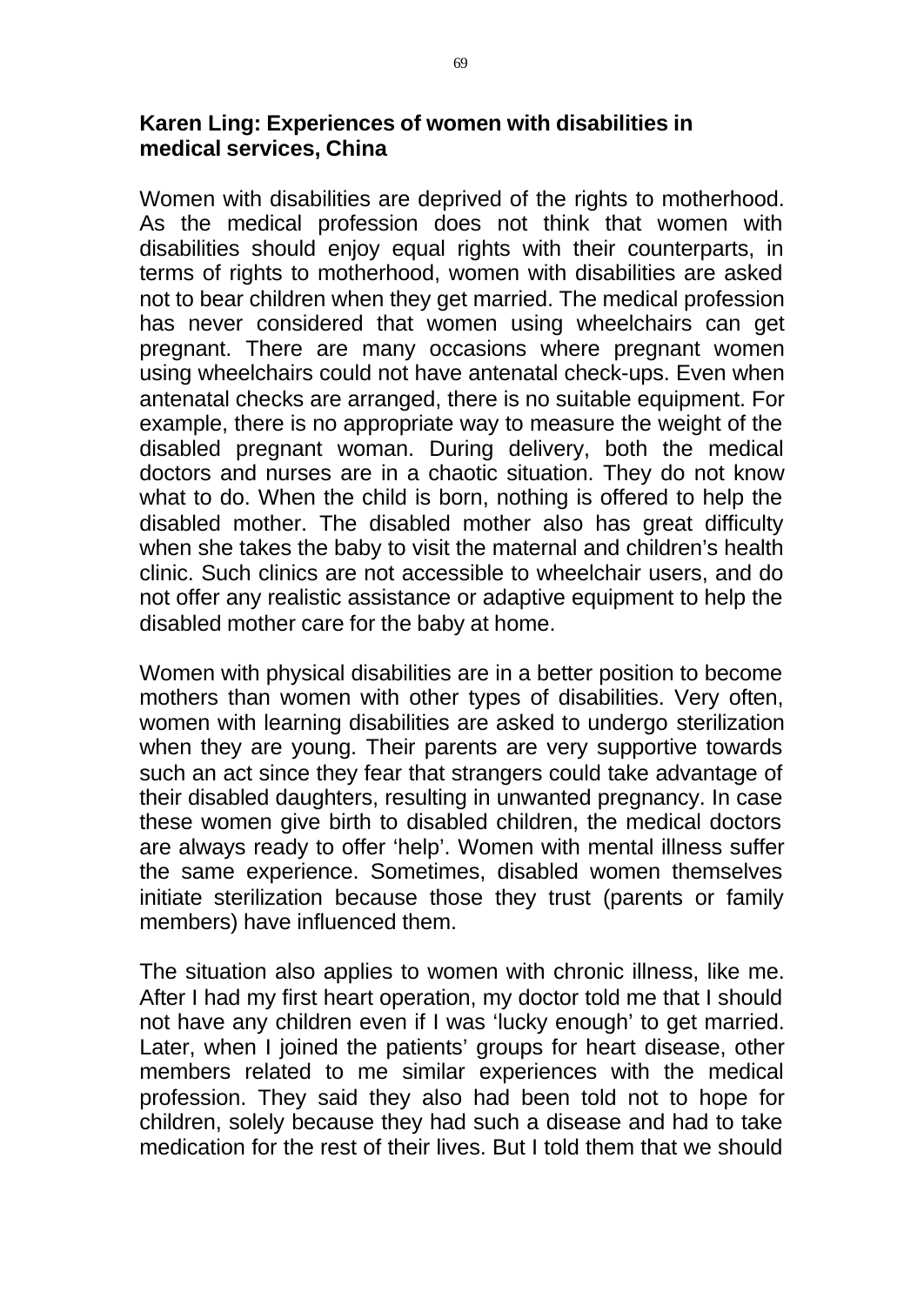make our own choices. The fact is that I am now a mother of two children.

Of course, some medical doctors do advise us with good will. However, sometimes their suggestion may be so forceful that patients' personal rights are violated.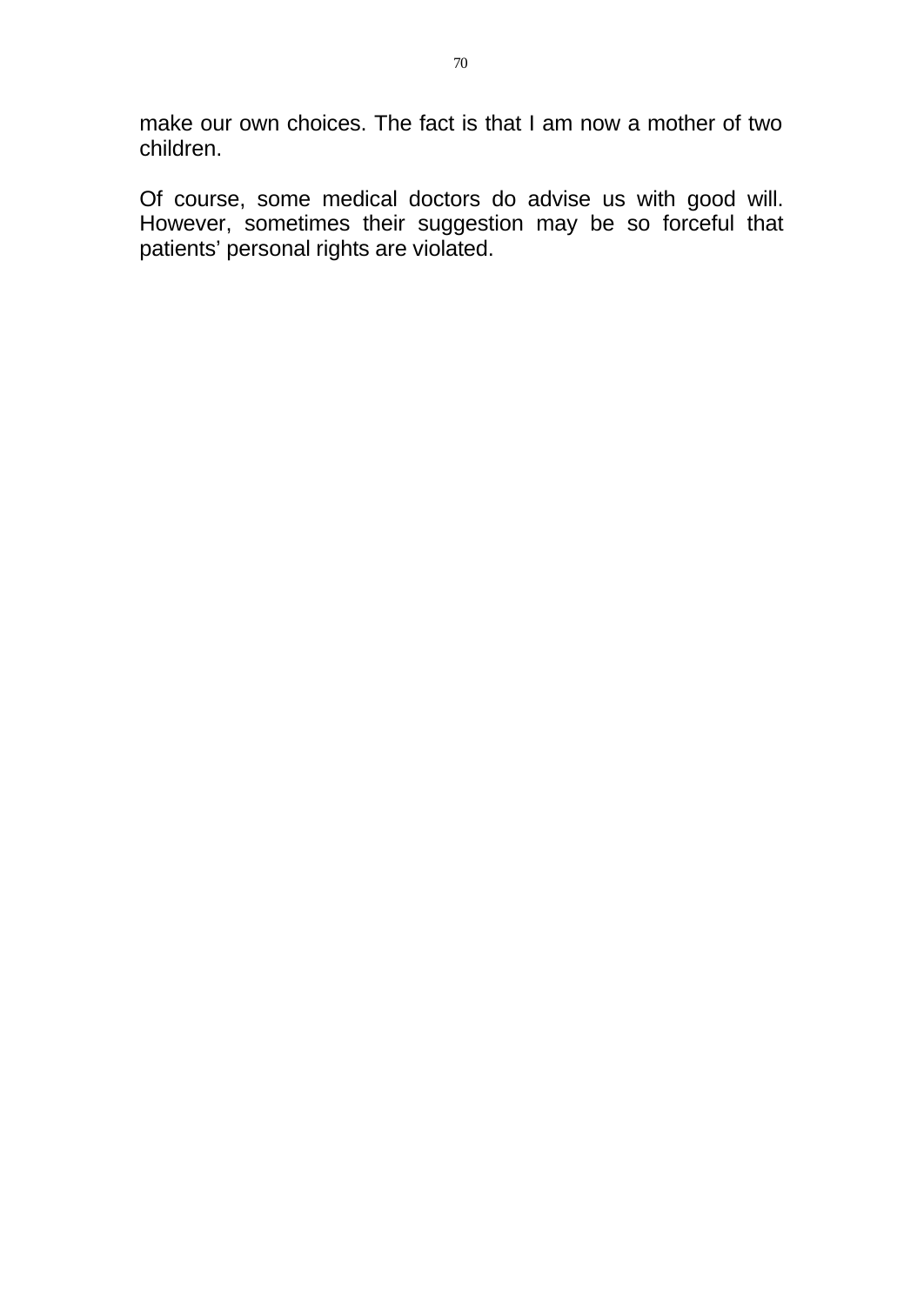#### **Marjorie January: Experiences and constraints in accessing specialist services, South Africa**

For me, the struggle of being disabled and of accessing health care services started in 1990 when I was diagnosed with multiple sclerosis. For three weeks, upon my admission to a tertiary hospital (Grootte Schuur Hospital), medical doctors and specialists had their small conferences about multiple sclerosis not being a disease affecting Africans and asking questions about my family lineage over my head, but not explaining why they were asking the questions. After three weeks of talks without any treatment, they eventually decided to send me for an MRI to determine the exact diagnosis and then I was put on medication and physiotherapy.

At the time I thought that a diagnosis would improve my health status, as the medical staff would then be aware of the appropriate intervention. I did not realize that my nightmare was about to begin. One night I lost control of my bladder and rang a bell for the nurse to come and change the linen. She told me that there was no linen available and I must sleep on the wet sheets, and tell the day nurse to change the linen the next morning; she returned to her station. I knew that was not true, and I was very angry that the nurse read only the frequency of my medication in my folder, and not the complications of my condition that were clearly stated within. My right to basic care and human dignity was violated, and I felt abused and humiliated.

The next day, the day nurse arrived and I explained what had happened, and the fact that I was a trained nursing sister, so I knew what was readily available. Immediately the day nurse apologized for the night nurse's behaviour, and I was moved to a side ward. I was happy about the move, but the change of attitude came as a result of the disclosure that I had been a professional nurse. I could not help wondering about my special treatment and about other patients who would come to this world-renowned hospital to receive specialist care. They might not speak English, or might be afraid to speak up to people who were supposed to care for them during a critical time in their lives.

After three weeks of extensive medical care and physiotherapy, I was transferred to a nearby rehabilitation hospital for further rehabilitation. To be honest, I went there expecting a raw deal from the staff. To the contrary, I found the staff in this hospital more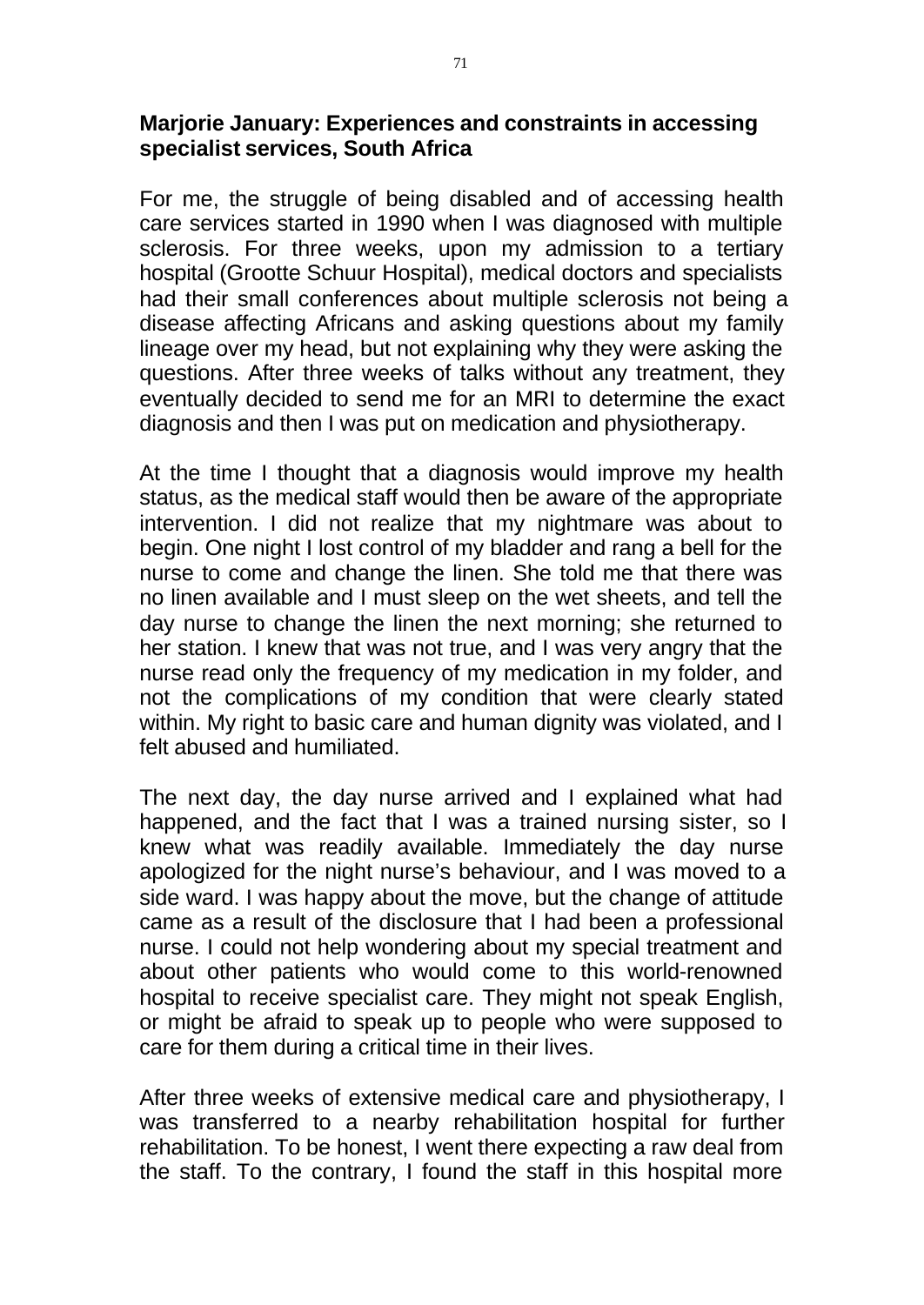caring and mature, and there was no rushing around, even when they had nearly finished their shifts. The healing for me started from my talks with the nurses who wanted to know me as a real person. That was motivation enough for me to get up in the morning. Now it was different — the staff cared to know me, and they were not just obsessed with their routine procedures.

However, the caring attitude was limited to pre-discharge. On the day of discharge I was given a wheelchair, which I had never used before, and the rehabilitation staff had difficulty in clearly articulating the progression of my condition. It was difficult for me to comprehend that, reading between the lines of my prognosis, there were no preparations for going home.

The people who had taken care of me for three months were not even able to look me in the eye and tell me what to expect. They did not even ask me about the accessibility of my home and my support systems. They told me that it was time for me to be discharged and that they must carry on with their work, and whether I was ready or not I must manage on my own at home. Arriving at home, I could not cope with the wheelchair, and my family had to carry me everywhere, while arranging for the house to be renovated. I had to cover the renovation costs, as there is no subsidy from the state for provision of access. I still truly do not know how I would have coped without family support during that vulnerable time in my life.

My family had to continue their day-to-day activities, and I was left with my mother who was 75 years old and who was very protective of me. She wanted to do everything, and was hostile to any person who wanted to assist in caring for me. There is an African saying that "umntu ngumntu ngabantu", in other words, no one should live alone, especially in times of distress. It is basically about being interdependent and the people who wanted to be close to me felt a barrier at that time. Thus, my mother felt that I did not need other care and her hostility alienated any assistance I was offered.

A few years later, she was suddenly taken ill owing to old age, and she had to be taken care of herself. Then I had to look for care beyond my own family, and I found that the Red Cross Society provided this service. The arrangement worked quite well, because I did not require help for the whole day. I needed bathing and my breakfast, and then I headed for my work with the Disabled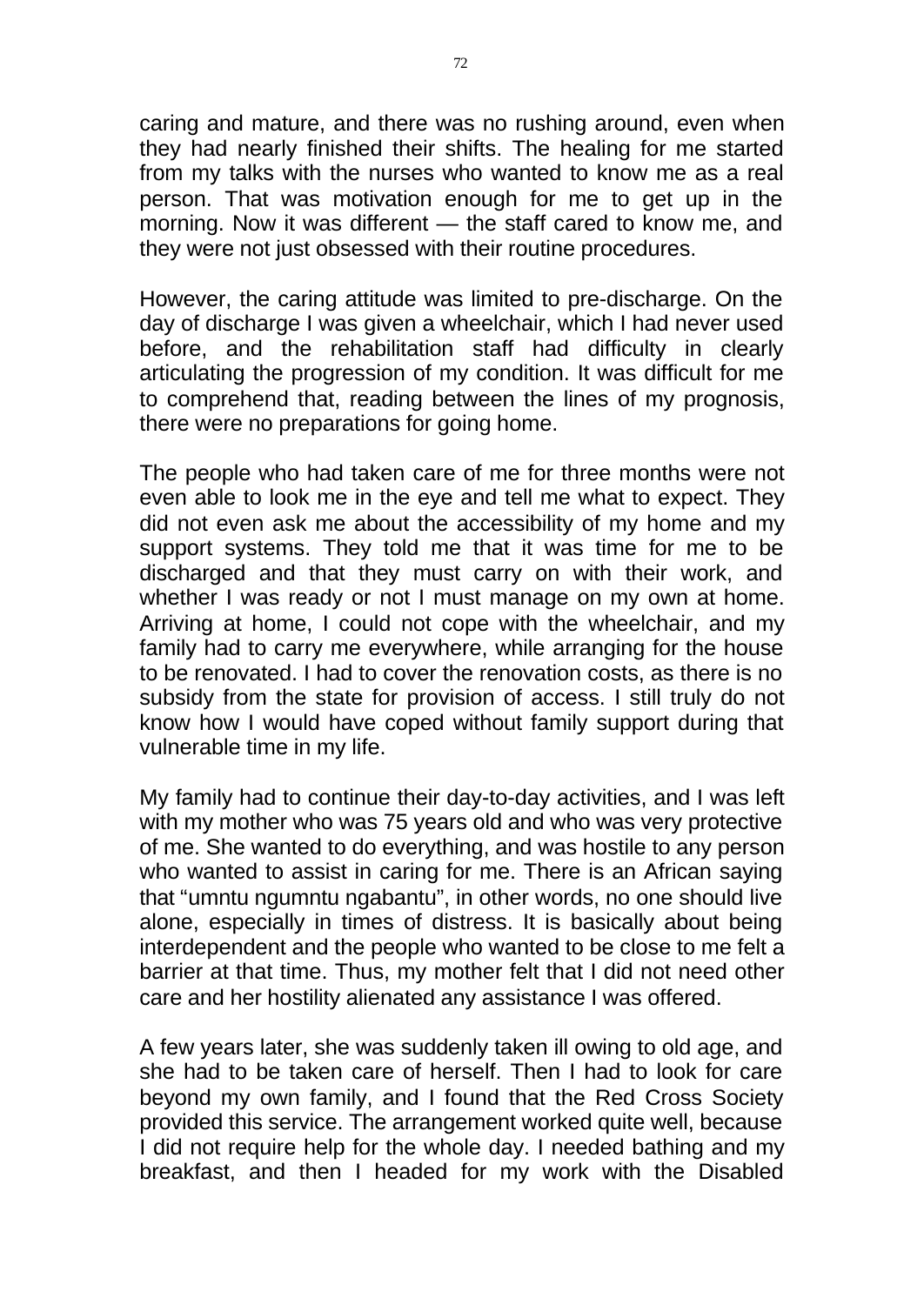Women's Programme, and returned in the afternoon when everybody was home. This arrangement was short-lived as the Red Cross Society dedicates all of their care attendants to AIDS sufferers.

The next challenge for me was hiring care attendants who were untrained and not linked to any agency. The services ranged from people who arrived intoxicated to those who helped themselves to my money without my consent. It was painful for me that I could not lay a complaint against anybody, but just had to ask them not to come any more.

In conclusion, the Integrated National Disability Strategy of South Africa lays a policy framework with a paradigm shift away from a medical model of disability to a development and rights-based approach. Therefore, there is more to disability than medical diagnosis and medication. Health professionals should move away from thinking that people with disabilities are patients or objects that they own, but rather look at us primarily as human beings. No one volunteers for disability. Identification of opportunities should be facilitated so that people with disabilities enjoy equal rights to services like any other citizen. Disability is multifaceted. It requires integration, collaboration and cooperation from all stakeholders involved.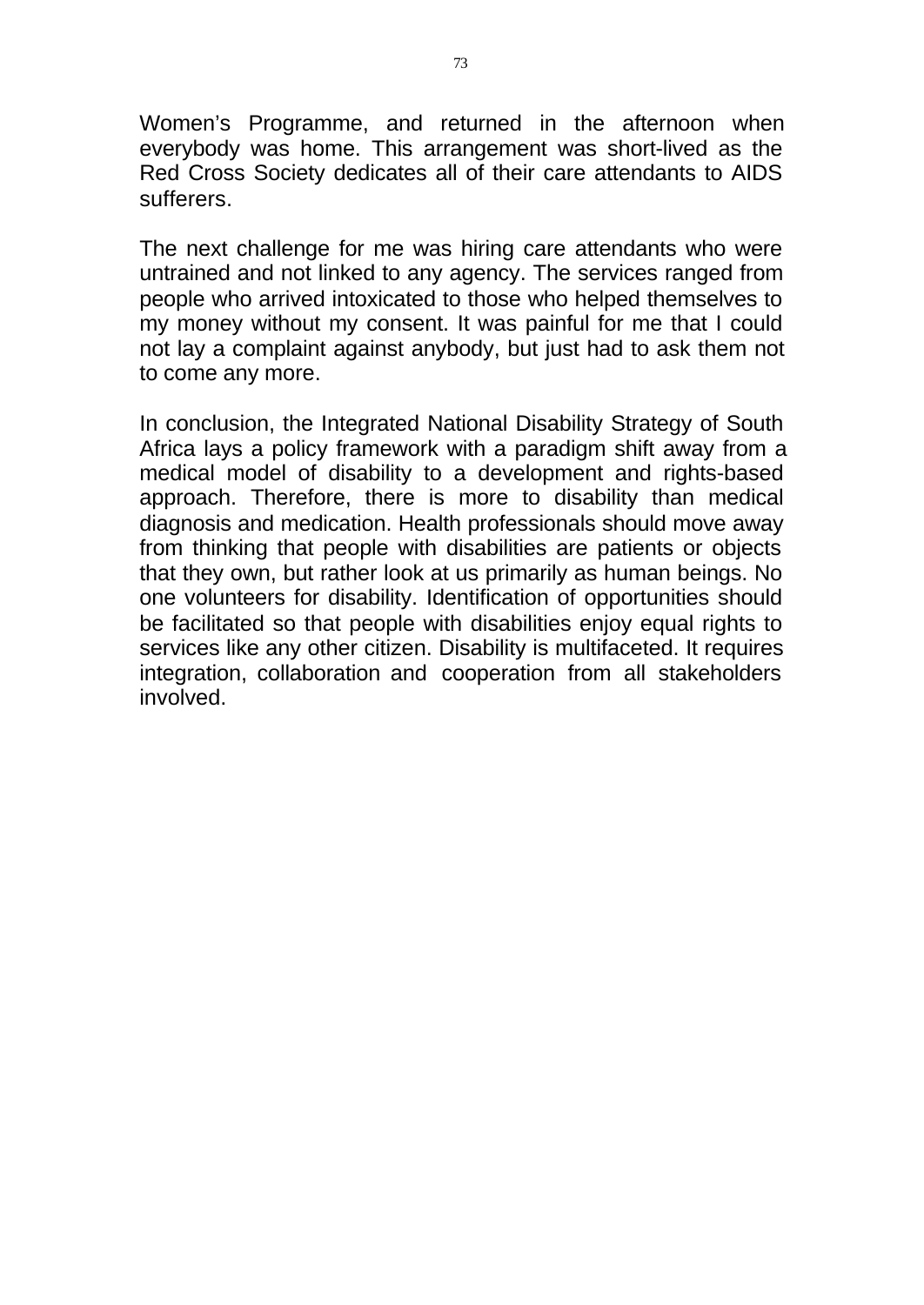### **Dra Gabriella Garé Fabila de Zaldo: Mexico**

*Every day in all the countries of the world, the people with disabilities and their families are suffering some kind of discrimination. This is happening in their societies, their communities, and many times even in their own families.* 

I learned what discrimination and sub-valorization really were, but not from a degree course at the University. I learned about this from everyday actions that I suffered against my son with multiple disabilities, against my students with cerebral palsy, and against my friends with mental disabilities.

I can feel the pain of many parents of children with disabilities, with health problems and considerable limitations such that "*they simply lower their heads*" when they confront poor education or health services, discriminatory and undervalued attitudes of the doctors, nurses or teachers. I could see many times those mothers accepting everything they were offered because they were afraid that, if they claimed anything, they would be left without the health services or even the schools.

I knew many mothers that returned to their homes from the clinics or schools with more pain, without hope, feeling that they were alone, without the comprehension and support of professionals and their family. They experienced a total lack of self-value and underestimation because their daughter or son had a disability and because the doctors had shown them from their attitudes that their children had "no value at all". From the environment the child senses she/he is not welcome in the family or in society, and that unhappy atmosphere surrounds the mother and the growing baby.

The mother will cry and be sad. She will not experience the happiness that every baby should bring to the home. She will not have the strength and courage to demand good services or to play, sing, and hug her child because she is depressed.

At this critical moment, it is necessary for the normal well-being of the child and mother to have the stimulation to develop the cerebral plasticity that could be used to advantage to reduce the cerebral injury and the disability, and thus prevent a disability that could grow. Because of the segregation and lack of social integration, this is lacking.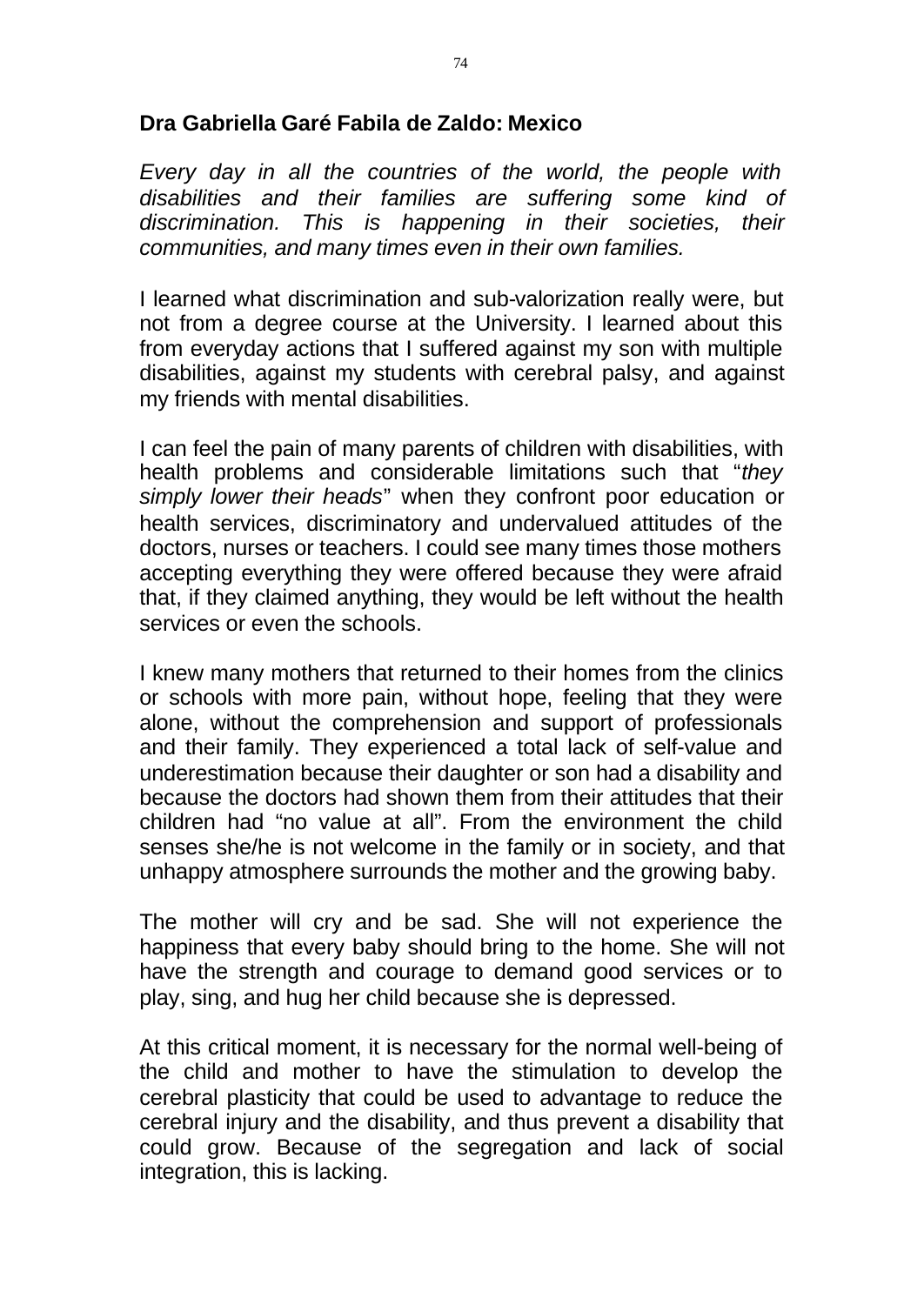I was one of those mothers 35 years ago, when a doctor told me that my son had encephalitis. He did not care what would happen because the baby may be just "something like a liver with eyes" he was intending to make a joke with this phrase. Now I know that he tried to hide in these words all the ignorance about humanism, solidarity and knowledge about the effects of early intervention techniques for the baby and family. He strongly recommended putting my son in an institution far away from his family, from the medical institute and from his community, giving no present or future for him. Of course, our son has always lived with us in our home.

My sad experience is happening all over the world, and I would like to know how much longer this will continue and why it is still happening.

Since those terrible years, many things have happened worldwide. Many changes have taken place, especially in rich countries, but we have also experienced changes in the developing countries many times these changes have been for the better, but not for everyone.

The changes have not wholly benefited:

- $-$  the 500 million people with disabilities;
- the 70% of people with disabilities that are living in developing countries;
- $-$  the 10 million people with disabilities that are living in my country;
- $-$  the people with multiple disabilities;
- $-$  the millions of people who are living in poverty in so many developing countries and even in the rich countries.

Real, precise changes were started by groups of people all over the world who were very angry with their reality, and who decided to give their soul, courage, skills and life to promote a better quality of life for themselves, or for their sons and daughters with disabilities. This began in the early years of the 20th century with the people with disabilities, their families and professionals. It occurred too in the public and private health sectors that step by step were improving their services, but that were not covering the entire population.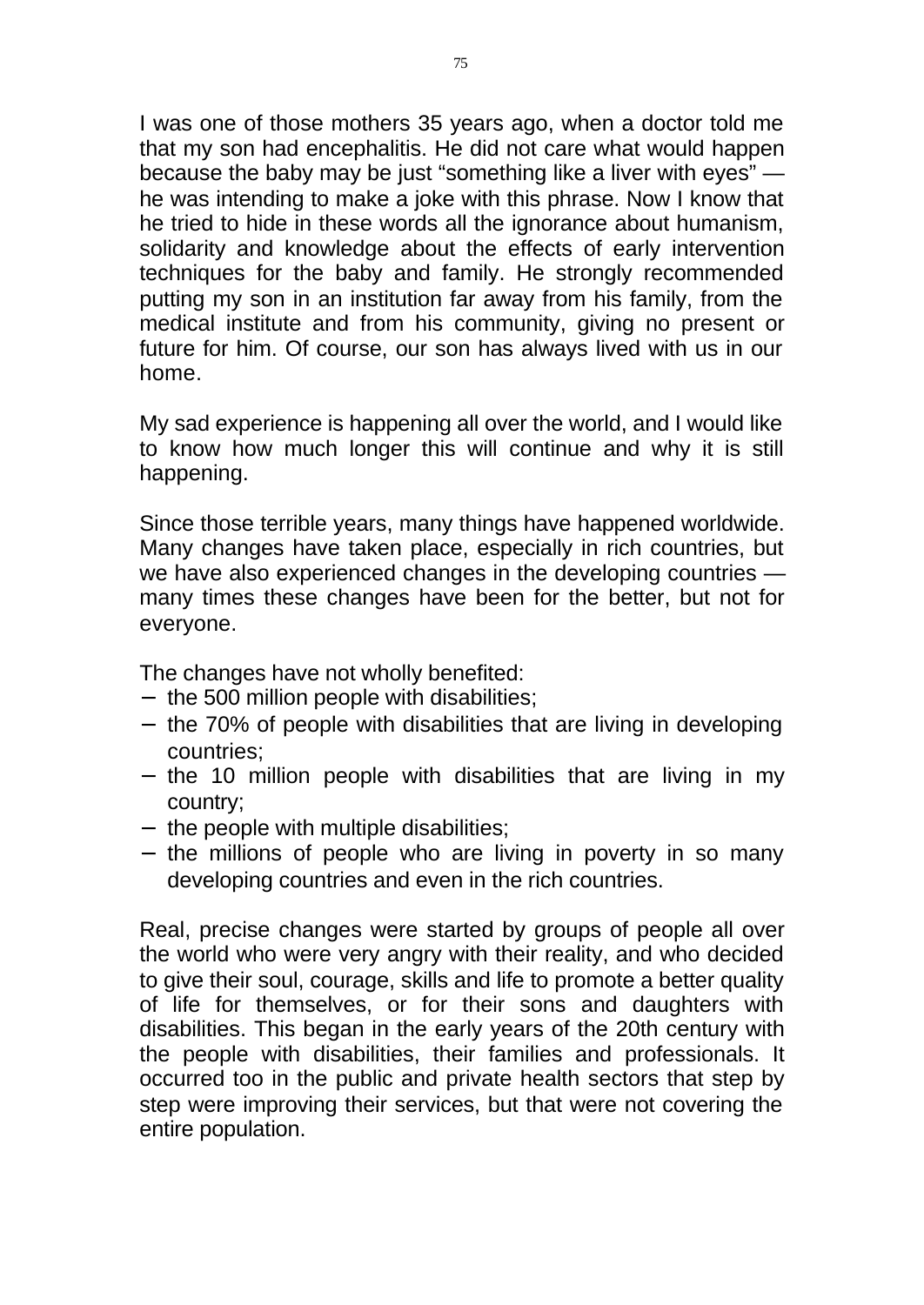The associative movement in Mexico began in 1970 with a group of brave parents of children with cerebral palsy and another group of parents of children with mental disabilities who decided to start a small rehabilitation centre and a school. These associative movements grew considerably and now they are the largest in our country.

Part of the success is because these associations have involved the community and the people who live near the schools. They invited the community to be part of the social movement and to be part of the community centres. Now the local people are studying in the art school with people with disabilities, or in the adult school learning to read and write. At the same time, they opened new paths to team with the industrial sectors, professionals, media and, in general, with society in order to support the new cerebral palsy movement. Now they are promoting the movement for all disabilities and integration without discrimination.

In my country, at the same time, many people with disabilities became leaders in cities, big or small. They began to talk in public, to work, to act, to unite.

Together with a group of parents, we founded 'Crecer Community':

- to provide services for people with multiple disabilities, for the children that were the most discriminated against in the educational centres in Mexico City, especially for our own son and many other children that had no present or future;
- to change the mentality of the professionals;
- to demonstrate all the things that can be achieved when they have early intervention services, schools, pre-labour skills;
- to promote activities of social integration with the community;
- to improve the recognition of their rights: the right to belong to their communities with equal opportunities, the right to belong to their families like any other member, without any kind of exclusion.

We cannot imagine a social movement on behalf of people with disabilities where those in most need are excluded, as history has taught us from many experiences all over the world.

In 1994, the General Assembly of the United Nations produced "the most important document on human rights", the *Standard Rules on the Equalization of Opportunities for Persons with*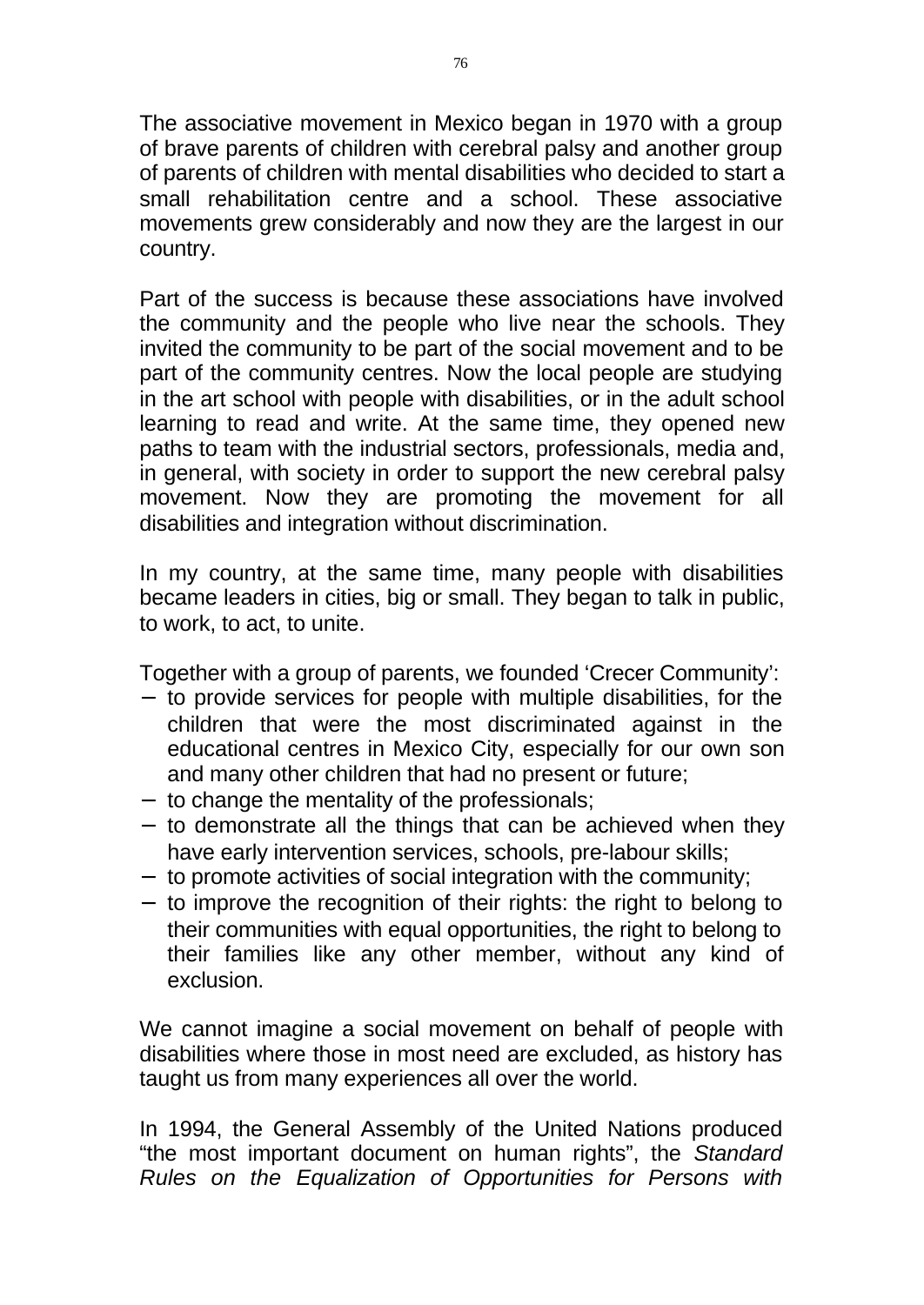*Disabilities.* Its purpose was to provide guidance to Member States concerning policies and measures to achieve the goal of full participation and equality, and to bring about new dimensions to disability policies. It drew attention towards the human rights aspects of disability policies. It promoted the participation of people with disabilities in planning, implementation and monitoring common goals.

The Standard Rules became the basic document that guided the development of a National Plan for the welfare and integration of people with disabilities in Mexico. One organization including the National Coordinating Commission united all the governmental secretariats and the principal organizations of people with disabilities with active participation. We worked in the subcommissions. One of the sub-commissions was Health, Well-being and Social Security. For 6 years we worked together, the government and NGOs giving important advances and changes to our lives.

Since December 2000 Lic Vicente Fox has been the President of Mexico. He represents a great change in our society, in the advancement of democracy. He has very precise concepts about disability, exclusion and integration. On his first day in government, he announced the creation of a department with the same importance as a secretariat for the promotion and integration of people with disabilities. This head office department comprises people with disabilities and parents of people with disabilities.

This conference on *Rethinking Care* is an opportunity for disabled persons and their families to contribute to the definition of policy issues related to health care and social support. Health care is a priority — it needs a new philosophy based on interdependence, empathy and human rights.

The viewpoints of academics, activists, and professionals involved in caregiving must be considered in order to introduce new ways of living for all members of society. Changes are needed in the environmental support and relations between people with disabilities and their doctors and nurses, who should give all their expertise and empathy to empower the people with disabilities, their families and communities to achieve a better quality of life.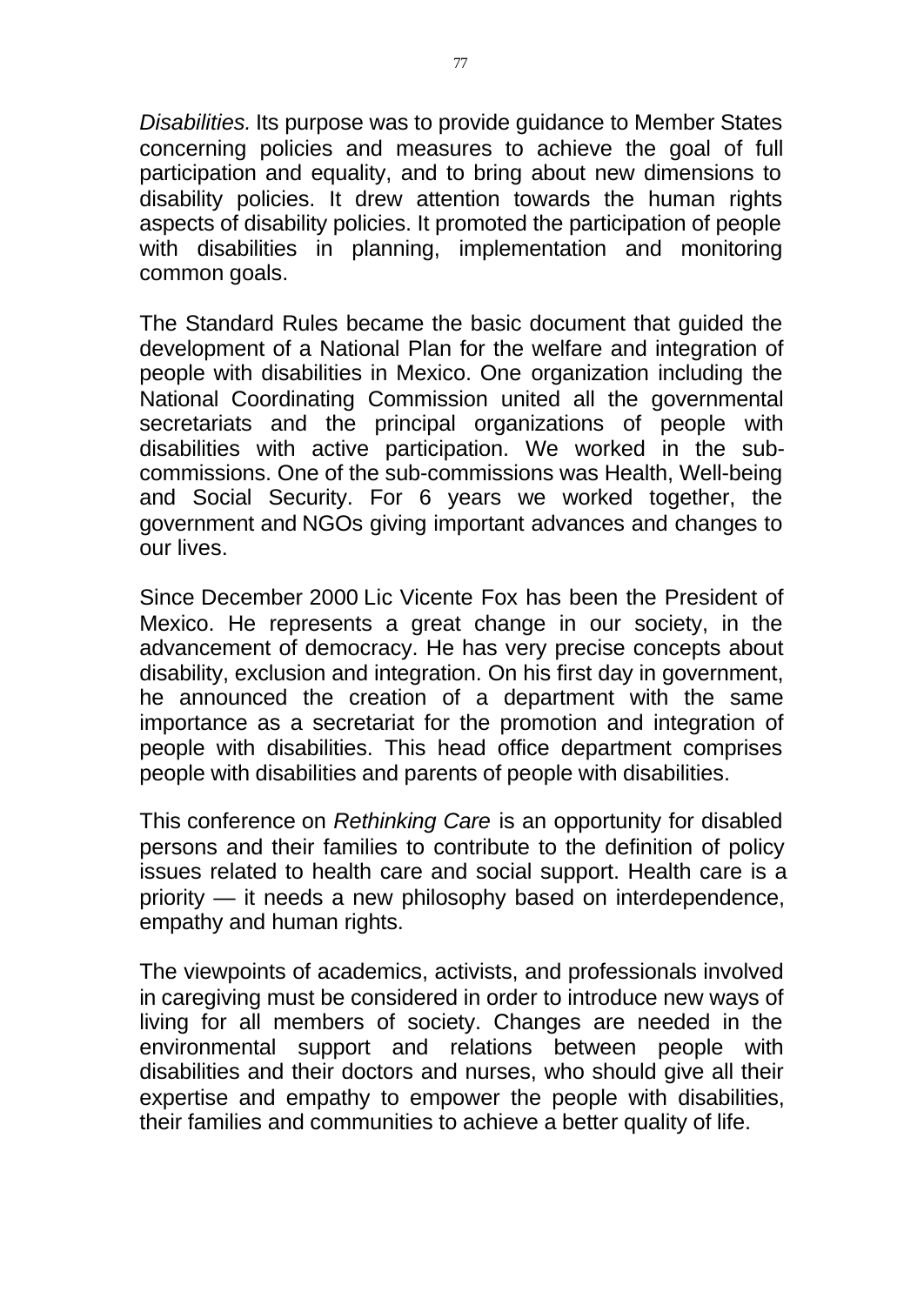It is a good moment to reflect on the heterogeneity of the world because in some countries the people need water and food to survive, and great support in rehabilitation for the people with disabilities. In contrast, the parents of a child with a disability in another country may be given a training course on how to ask for the latest model of an electronic device for their child because the present model is one year old.

Now is the moment to promote political equity in every country for the compromise and distribution of resources for programmes in big cities, as well as in rural or poor urban areas, because we need sufficient funding to provide better health care in developing countries. We need to know if they are sufficient, how they are working and of course we need to change the attitudes of society, especially in the health sector, to establish better services.

For many years my husband and I have received the biggest support for our son from our neurologist, the paediatrics and one teacher — they were all part of our family.

The beginning for every disabled person or family who has a disabled member is very much the same. It starts with an emotional shock, together with the news about 'the disability'. The way that this new life starts will affect their future. The notice may be given by an insensitive professional who is very discriminative and who has no respect, information, or knowledge and may make a suggestion to "put away the child or elder grandfather".

On the other hand, the news may be given by a professional with humanism, friendship, knowledge about the disability and about the resources that the community can give to support those with disabilities and their families. This can be the difference between integration and exclusion, between teamwork and being left alone, between changing our communities to give good services and promoting institutionalization.

Some years ago I was invited to participate in a Project for All America with representatives from every country. We studied the social and cultural barriers that prevent the integration of people with disabilities in Latin America, in order to find the strategies to abolish these problems one by one. We worked for 3 years together and we could detect the barriers that were very similar in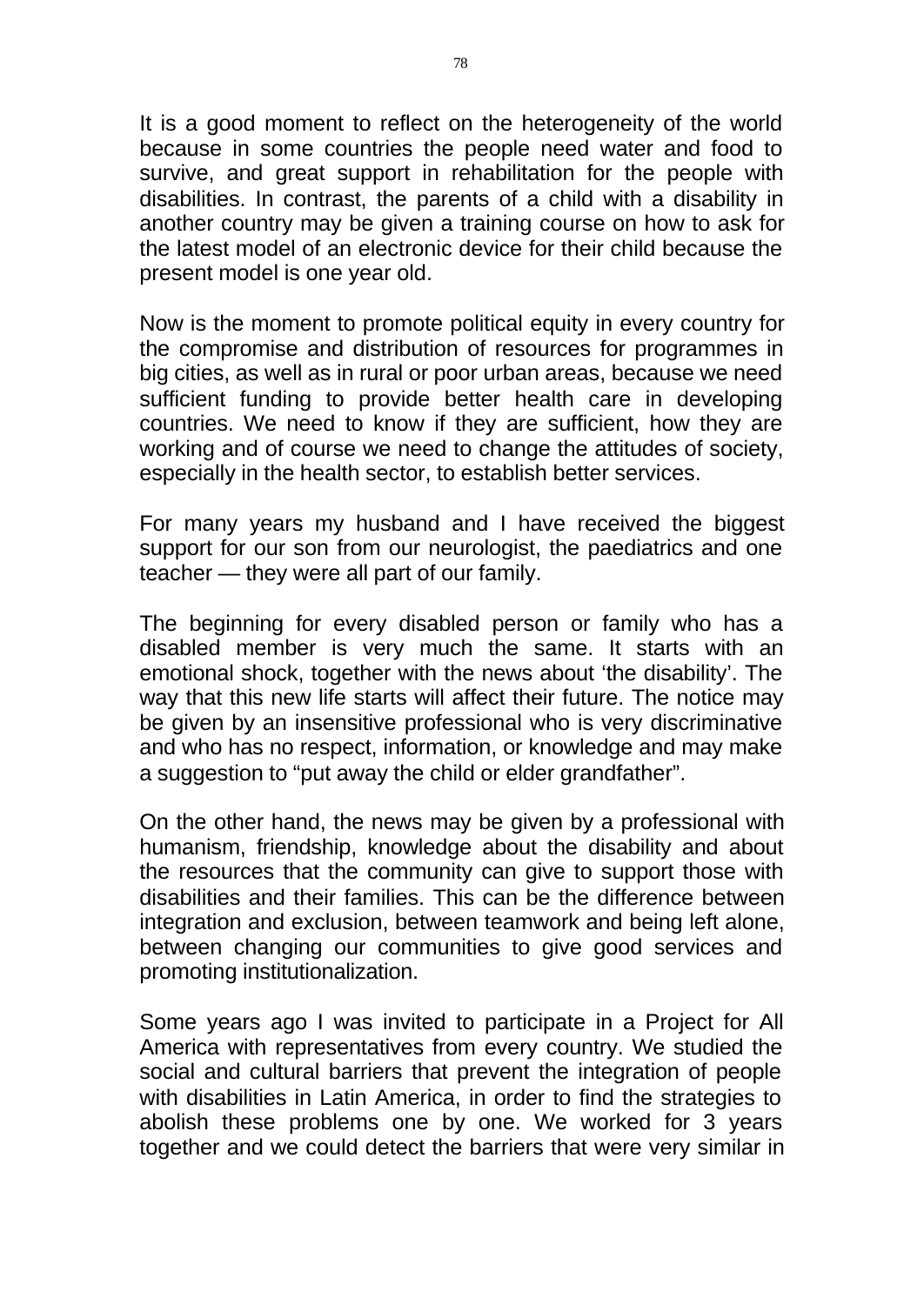all Latin American countries that were developing common vision, strategies and action plans to promote social change.

The 21st century is beginning and there is still much to do in all countries to improve the quality of life of the people with disabilities. There is no country which can offer a perfect service and in which the conditions of life are ideal for people with disabilities.

Already, persons with disabilities, their families and members of society have brought about a social conscience and a 'vision of the future', which has been the driving force. But we need society to change and support 'a society for all'.

As Jean Vanier said, "Community is the breaking down of barriers to welcome difference".

When I met Dr Pupulin some years ago I knew about his sensibility and the desire of the WHO to change many things. Today we are together with our many experiences to help develop better health services and establish better communities. I would like to finish with a paragraph from the Managua Declaration:

"We want a society, which is based on equality, justice equity and interdependence. Which ensures a better quality of life for all, without discrimination of any type. Which recognizes and accepts diversity as a fundamental aspect of community living. A society where the condition of each member comes first: which guarantees their dignity, their rights, their autodetermination, their contribution to a community life and their full access to social welfare." (Signed in Managua, Nicaragua, on 3 December 1993, UN *International Day of Disabled Persons)* 

Let us recall that we have the obligation within societies and governments to ensure the participation of persons with disabilities and their families in the formulation of legislation and coordinated policies in order to achieve this ideal.

Furthermore, we commit ourselves to the development of policies that support social integration according to the characteristics of the community in which the people live, through the provision of information and orientation to the family, as well as making possible the implementation of labour policies and not limiting migration.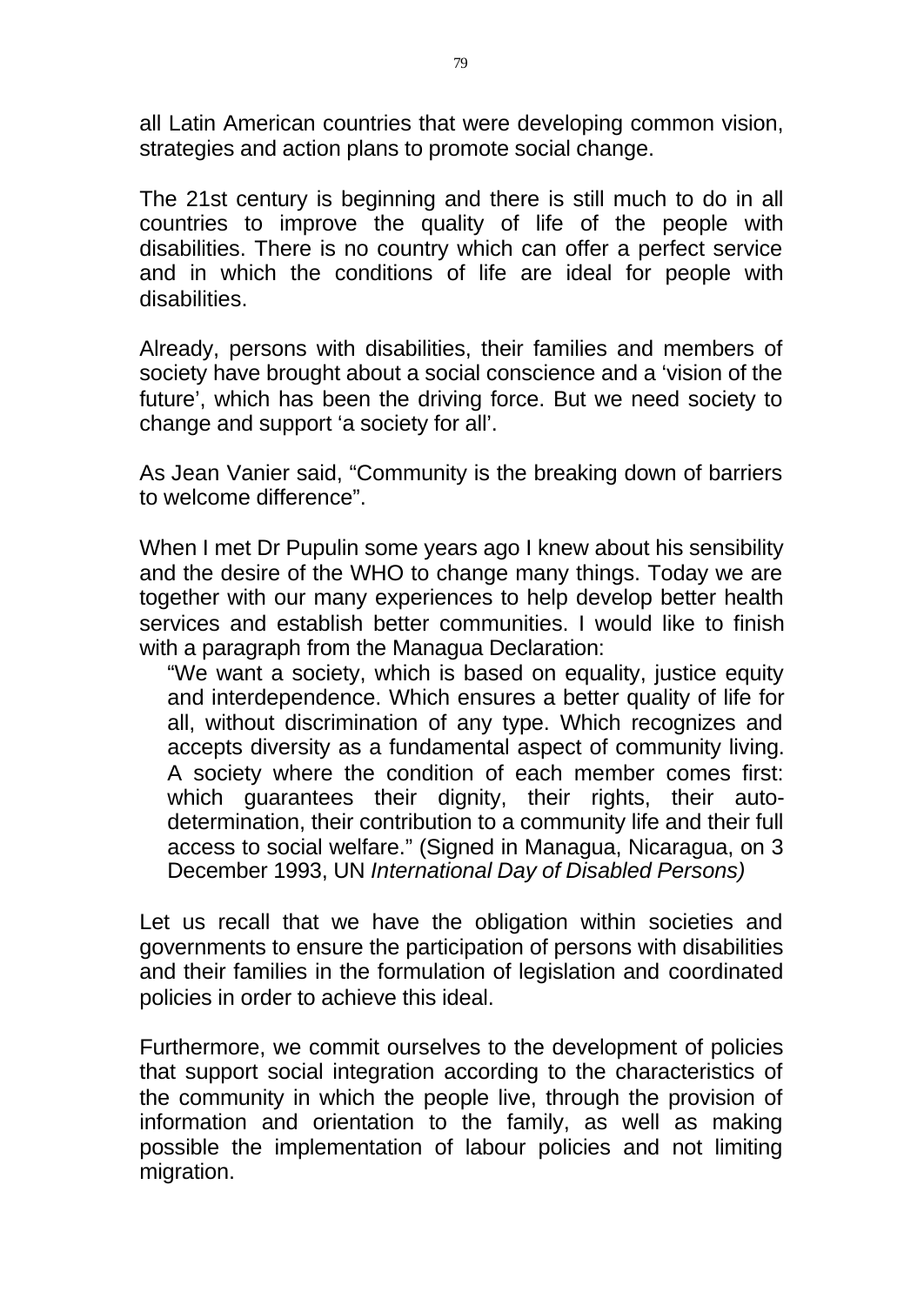The signatories and the institutions represented will work in favour of the particular goals that we have identified in the promotion and defence of rights; to the establishment of associations and ways of cooperation; to the awakening of the public conscience about these issues; to develop information and research systems; and to guarantee the support and necessary services.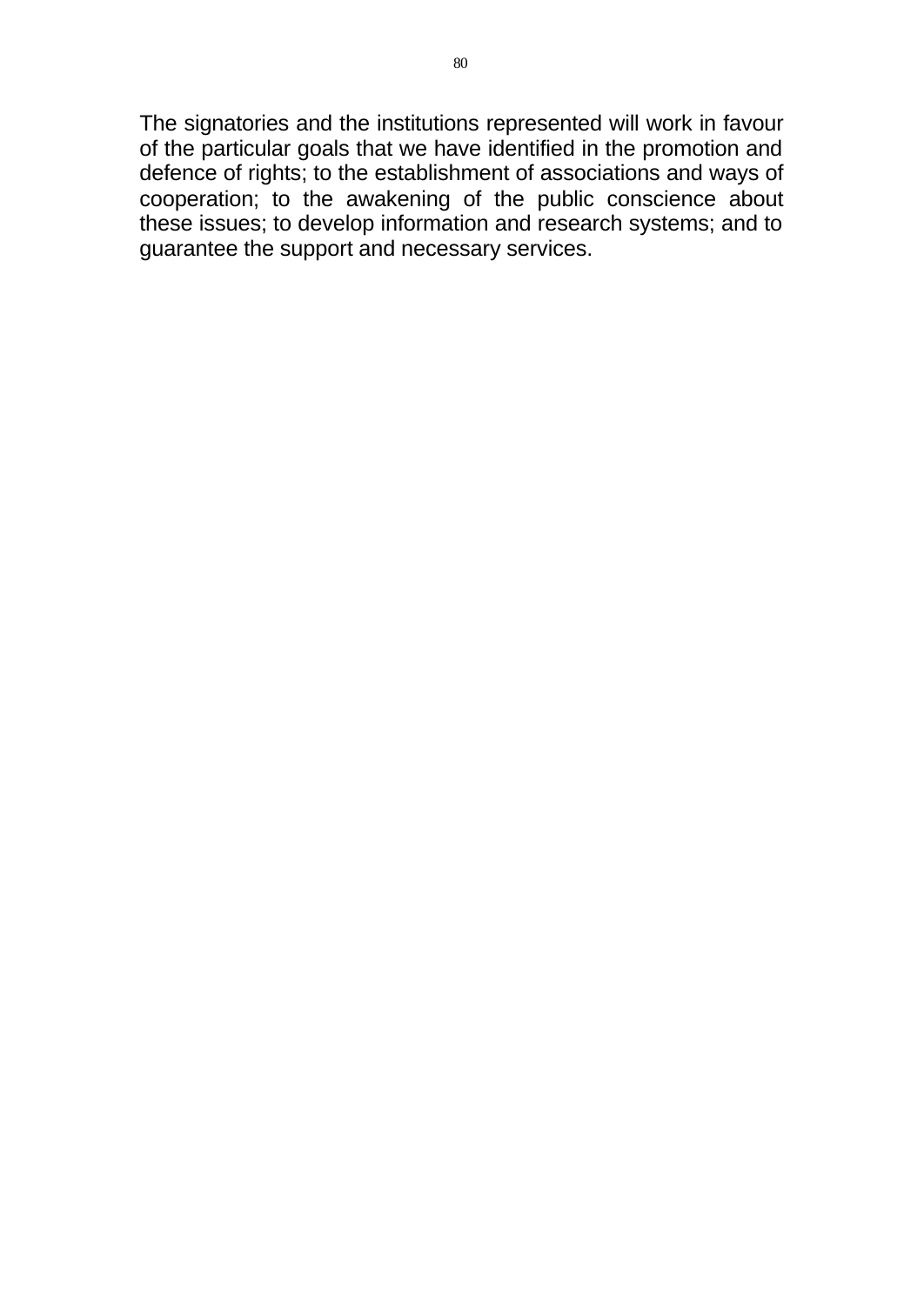## **Dr Usha S. Nayar: Professor, Tata Institute of Social Sciences, Community-based rehabilitation of disabled in urban slums of Mumbai, India**

## **Acknowledgements**

The author acknowledges the support of the WHO, Geneva, and AIFO, Italy, for this project since 1998. She also expresses her deep gratitude to Chandran in initiating and coordinating this project with full commitment until his untimely death in December 2001. The entire team of the TASH Foundation deserves great appreciation for the involvement and commitment made to propel this project forward with hope: their unconditional support, cooperation and trust in improvements for the rehabilitation of the disabled within limited means and notwithstanding severe constraints.

#### **'Samarth'**

"Samarth — to be able to. This word is often used in Hindi to express simple living and movement, a joy in fulfilment. Poetic vinculum makes the word more historic with its ethnic ring. It is quite an honour to bring about a change in thought — to finally realize the capabilities and let loose the handicap, differently abled — is Samarth."

#### **Background**

The slum settlements in Mumbai (Bombay), India, have become an inevitable adjunct to the growth of the metropolis. These slum settlements, which continue to attract migrants from all over the country, are palpable proof that human beings are highly adaptable and it is in such deprived settings that one cannot only observe coping and resilience at its best, but also the approaches to survival. The downside is the appalling living conditions, bereft of basic civic amenities and exploitation by everyone concerned.

The plight of the vulnerable sections, namely the children, the aged, the women and the disabled in particular, deserve serious attention in such settings. Estimates of the disabled population vary widely depending on the definitions used, the approach to the survey itself, the location and the ease of accessibility. The incidence of disability in India is currently estimated to be between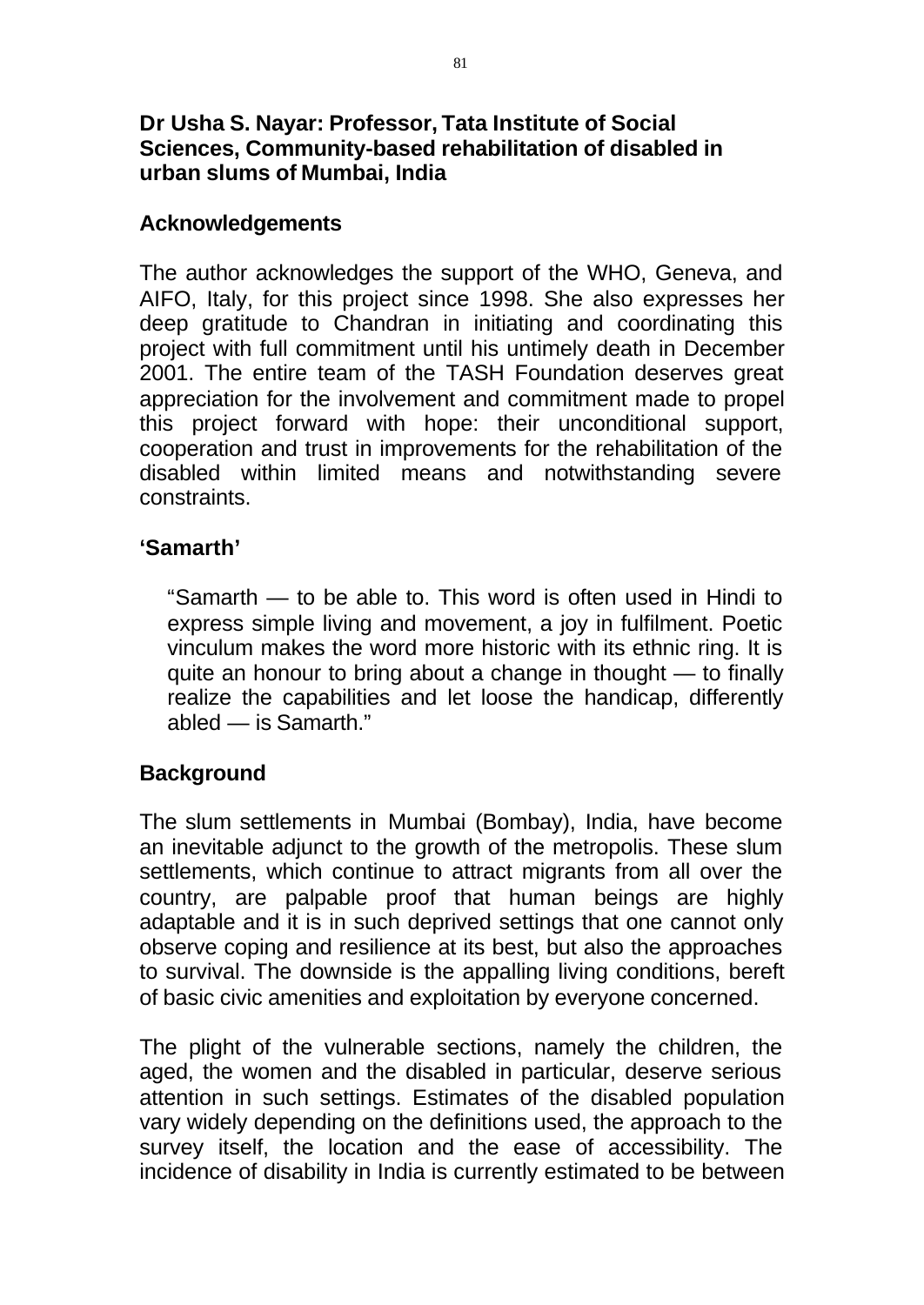16 and 18 million. One reason for the wide range in estimate is the attitude of the respondents towards the social cost of 'visibility' or 'invisibility' of a disabled person in their family. Thus, a strong case exists to understand the settings (environment), the disabled within these settings and the neighbourhood at large in urban areas. There is a need to evolve systematically a mechanism that would eventually ensure the rehabilitation of the disabled.

Project SAMARTH (meaning 'capable' in Hindi) is an attempt to consider the circumstances, i.e. life in the slums with its attendant implications, in terms of standards, amenities and civic services, and implications for the rehabilitation of the disabled in particular.

The essential objective of the project is to facilitate and document the entire process of community-initiated, community-sustained, and community-based rehabilitation of disabled people living in the slum settlements.

The key factor of the project is the active partnership with the disabled people themselves and their family members living in the slums at all the stages in the project — planning the survey, analyses, action plans, ongoing activities and outlining the guidelines for future directions.

## **Objectives for project SAMARTH**

(1) Development objectives:

• To facilitate and document the process of community-based rehabilitation of disabled people living in the slum by working in partnership with the disabled and their families.

(2) Specific objectives:

- To conduct a rapid survey of the slum to identify the disabled people, their needs, their experiences with the family, the community, the service delivery institutions and other enabling and disenabling factors in their lives.
- To identify human resources and others within and around the slum settlements to facilitate the realization of equal opportunities for disabled people.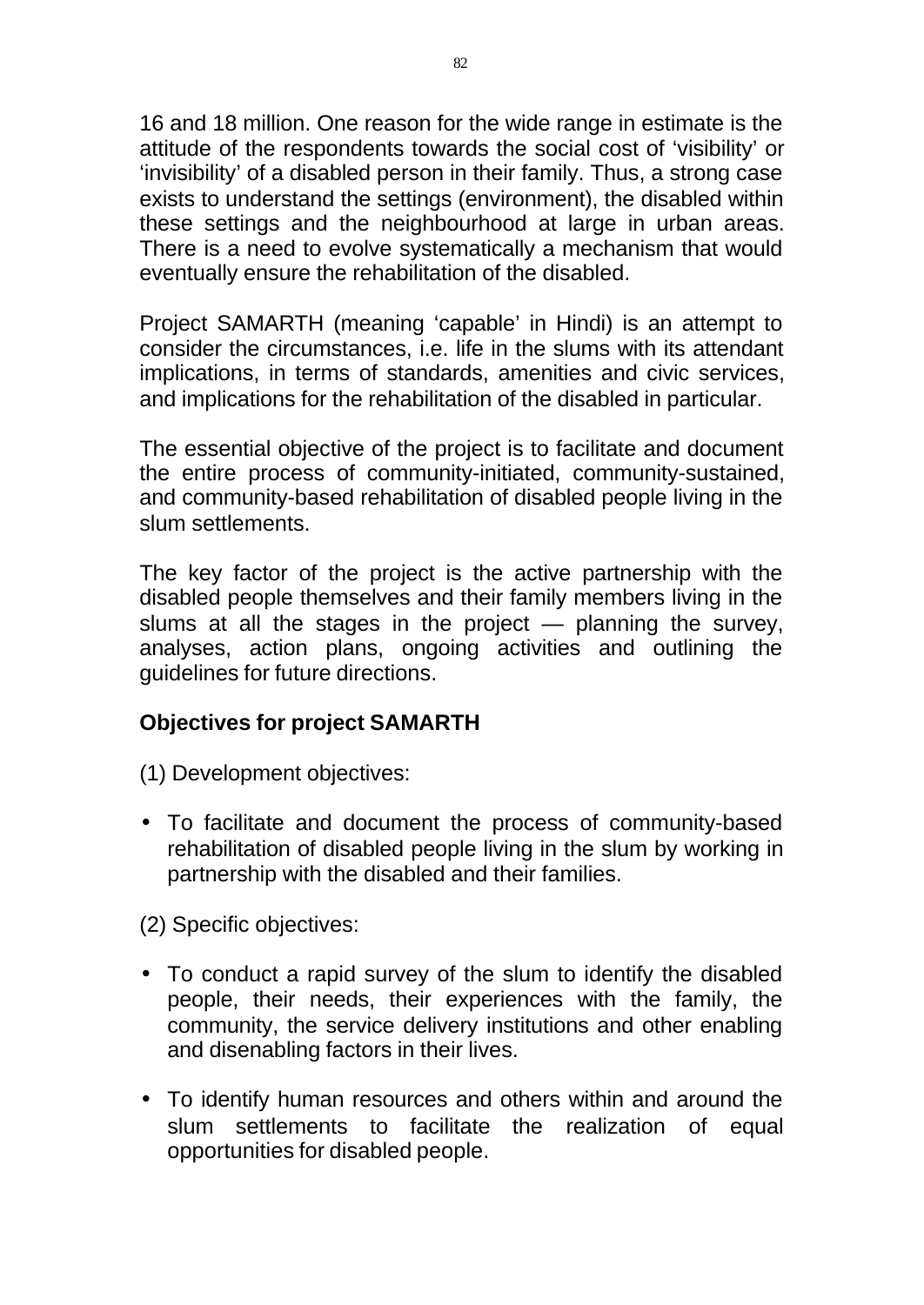- To organize awareness campaigns in the slum community for inclusion of disabled people in everyday life.
- To identify the special needs and the management inputs required to rehabilitate the disabled girls and women in the slum community.
- To identify and train volunteers living in the slums to involve them in rehabilitation of disabled people.
- To network with the GOs, NGOs and GROs in initiating activities related to community-based rehabilitation for the disabled living in slums.

## **Methodology**

Various methods have been used in this project. Interviews were conducted with key informants of the community to identify households with disabled people. Detailed interviews were held with 482 disabled persons themselves and/or with their family members to identify their needs and their perceptions to fulfil their needs. Family profiles were prepared to assess the type of support provided or lack of support.

A neighbourhood survey was conducted of 5450 non-disabled persons living next to a disabled person by interviewing the head of the household. Considering that the immediate neighbourhood is of much value to people living in crowded slums about ten neighbouring households were selected on either side of the household having a disabled person. Our committee of disabled people themselves decided that this should be the first line of assistance, since either the assistance or resistance comes from the neighbours first.

Focused group discussions were conducted with members of the community, politicians from the slum community, officials, schoolteachers and health staff operating in these areas to determine their opinion about community-based rehabilitation processes of/for disabled people in the slums.

Case studies were also carried out to obtain a closer and detailed feel for the perceptions and experiences of disabled people living in slums. Clinical psychologists in their premises conducted the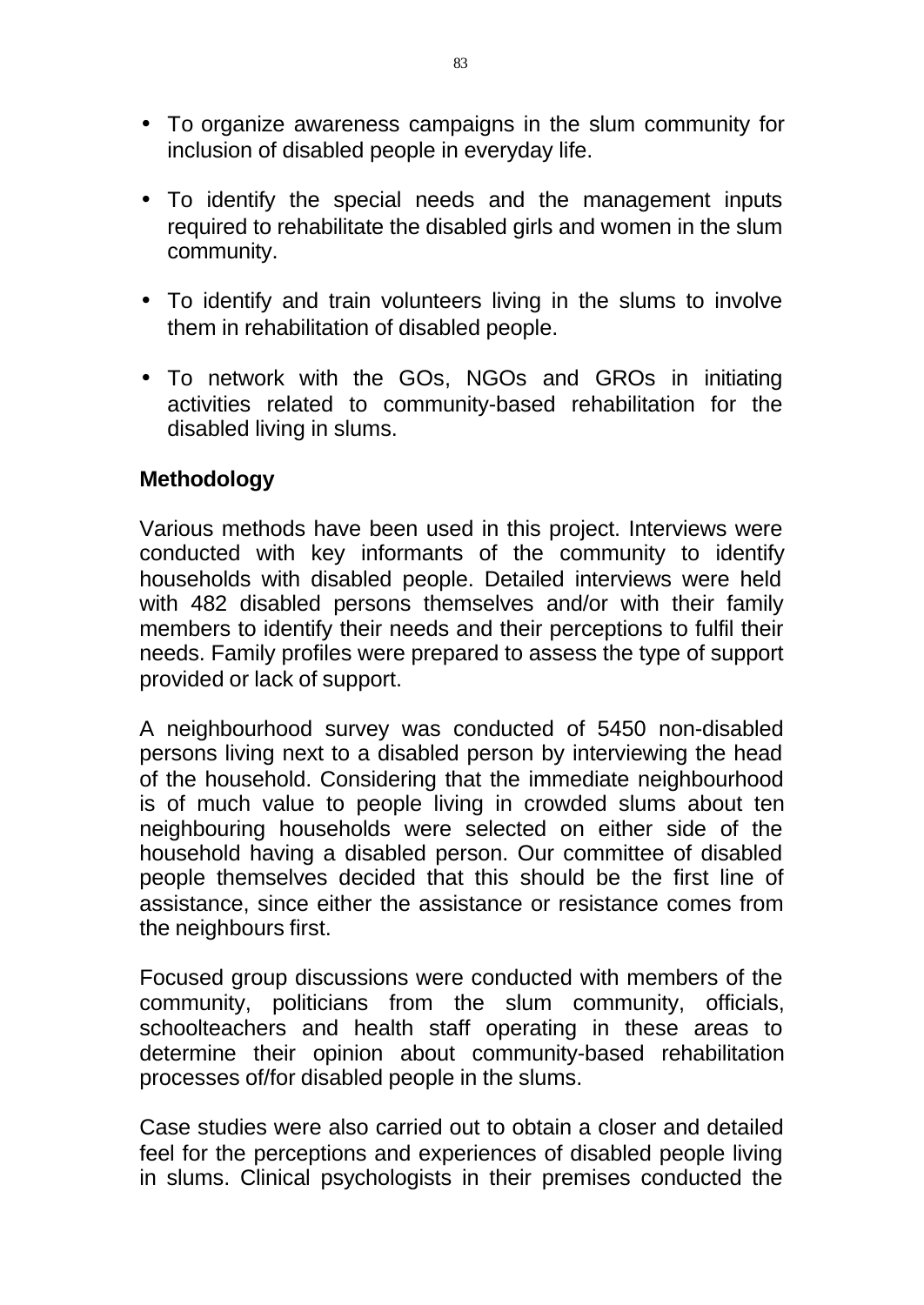interviews, invariably with the family members peeping in and neighbours taking a glance at the psychologist and the disabled. These sessions were spread over a few days.

## *Strategies for interventions*

Operation of project SAMARTH began with the identification of the three core components:

- the disabled in the slums;
- the slum community;
- the rehabilitation process and mechanisms that would link the disabled, the slum community, the neighbourhood, the intervention agency (TASH) and the support of specialized individuals and institutions.

It was decided that the project should have a long-term perspective and plan of action to make the rehabilitation process relevant, meaningful and sustainable. However, the spirit of the project was flexibility and evolution from the viewpoint of the disabled themselves. Hence, even the pace of the project and regularity were determined by the decisions taken by the Community Action and Advocacy Committee (CAAC). The basis of the rationale associated with approaches to intervention included the following:

- The identification of the disabled should follow a visit by senior field supervisor to assess correctly the type and extent of disability.
- The feasibility of immediate rehabilitation measures should be explored. This should include long-term rehabilitation measures, for example, to prevent further deterioration.
- The role of TASH is to facilitate, organize, sustain, develop and empower local resources to establish mechanisms to handle rehabilitation. It should establish an infrastructure that has trained volunteers sufficiently motivated through regular training sessions, updating information and upgrading their skills related to disability and rehabilitation. A project of this kind does trigger some expectations from the respondents and the community.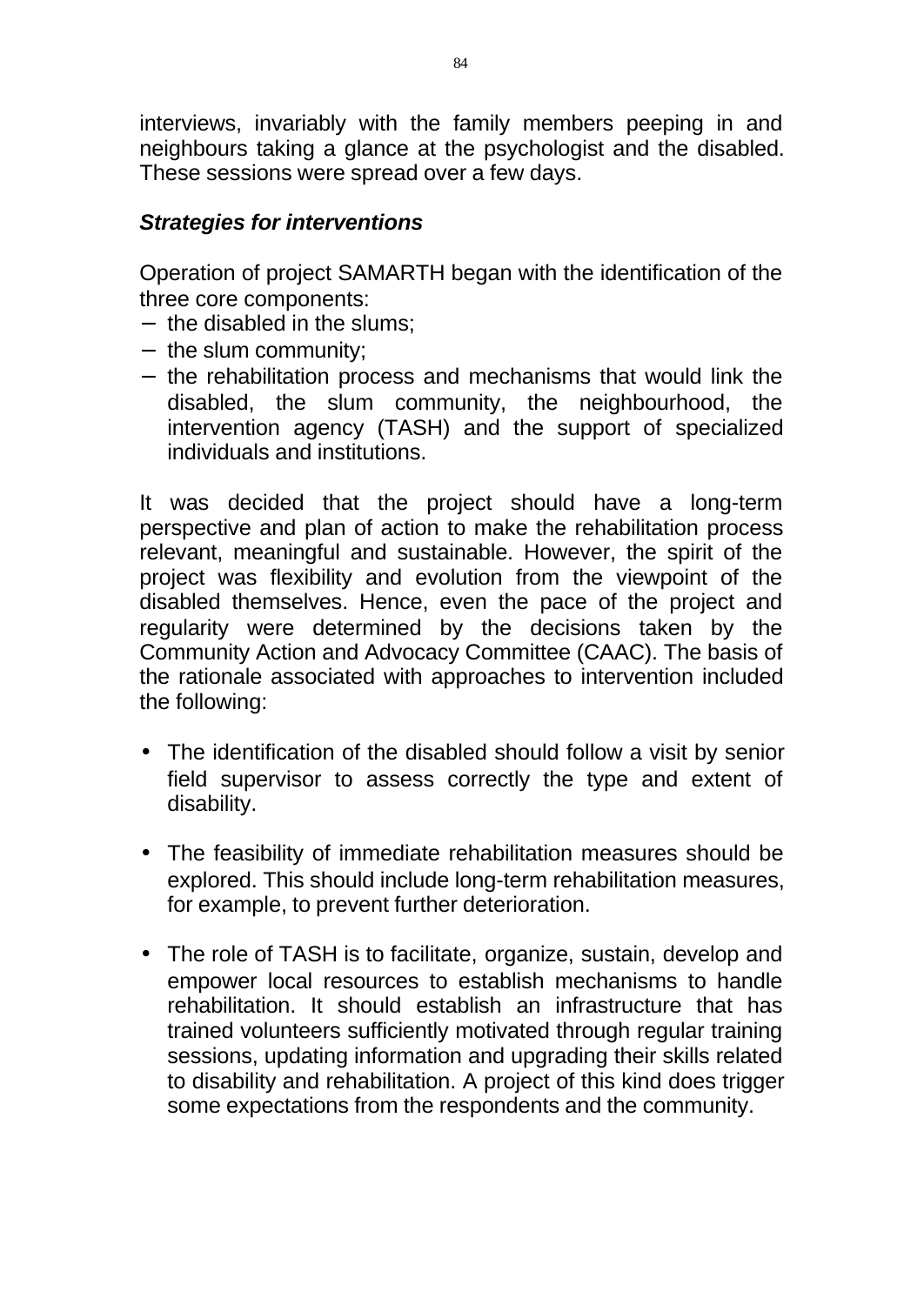## *Specific interventions*

- Facilities and support: the props and the sops
- Training: getting them involved
- Advocacy and awareness-building: the first steps
- Street plays
- Festivals and celebrations
- Medical camps
- Networking with service providing agencies
- Self-help groups' formation
- Volunteers in residence
- Yoga and hobby classes
- Information dissemination: SAMARTH Newsletter
- Actions related to procedures and other matters with government
- Capacity-building of other organizations
- Recreation and retreats

## *Onward and forward*

This project involved over 30 young members from the community itself as fieldworkers to conduct the survey. One fieldworker said that her family members waited anxiously to hear about her experiences of the day. Another said, "I really began to understand that I am not the only one to have problems". These well-trained fieldworkers from the community are now part of the volunteers-inresidence community since their initial exposure to the survey work, orientation and training enabled them not only to identify a disabled person but also to work with them as partners to facilitate their rehabilitation process.

## **Our ongoing lessons!**

Success stories of the rehabilitation of the disabled need to be publicized. This serves more of an inspiration than mere words. Disabled people living in the slums sometimes develop innovative solutions to everyday challenges; there is need for a platform so that they can share these experiences. To disabled people and their families provision of information should be supported by a package of quality services. Counselling and consulting services for the disabled and their families need to be locally available. Decentralization of services enhances their availability by the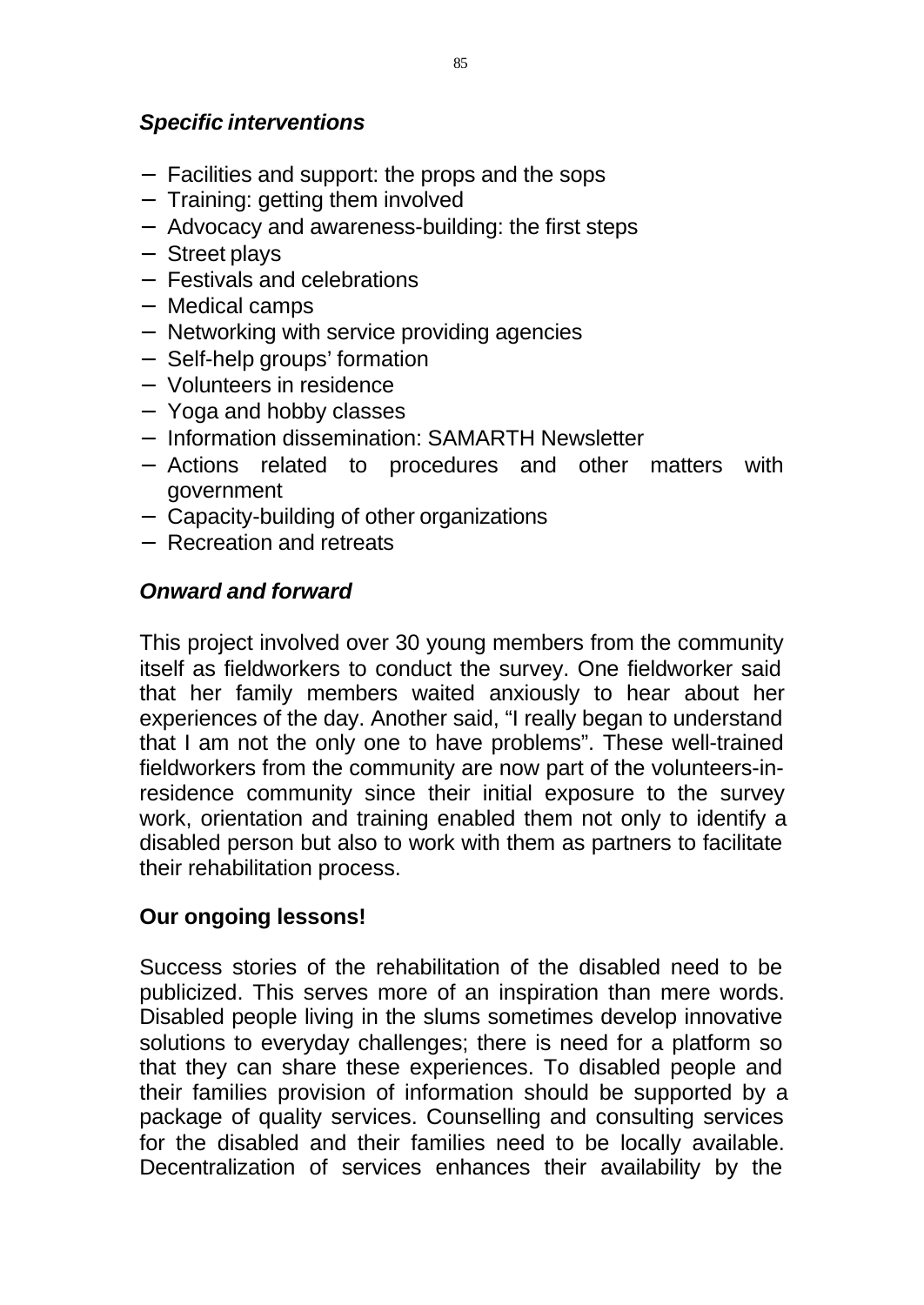disabled and their families. Major civic and other facility providers should be trained in methodologies providing 'disabled friendly' services. Frequent community celebrations (formal and informal) should be arranged to rejuvenate the disabled and their families in their struggles to improve their lives. The visibility of participation and involvement of disabled people in community living should be enhanced. There is a need to build up a pressure group for political action in favour of involvement of disabled people in everyday life that focuses more on equal opportunities than token affirmative actions. Capacity-building of volunteers in residence who live in slums seems a viable approach for the sustainability of disabled people in community-based rehabilitation.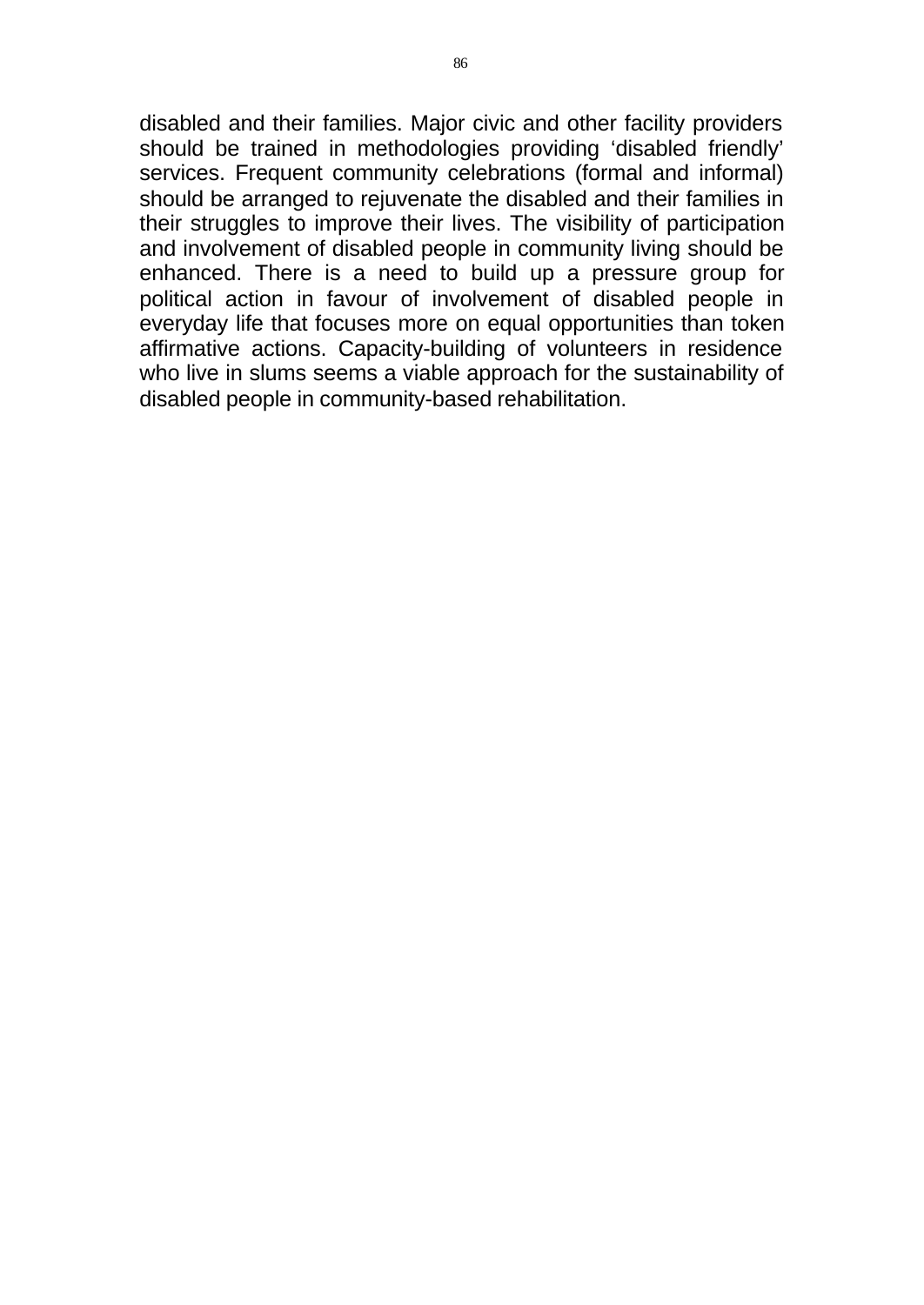#### **A.K.M. Momin: The experience of working as the Director of the Centre for the Rehabilitation of the Paralysed (CRP) in Bangladesh**

The Government of Bangladesh considers that disability is a health problem to be remedied through medical means. Medical rehabilitation is aimed at returning the patient to a maximum state of health, to a former job and to a way of life as normal as possible. However, the services available for treatment and rehabilitation of disabled people are inadequate. There are no specialized hospitals or clinics for treatment and rehabilitation of people with spinal cord lesion (SCL) apart from CRP in Bangladesh. One government hospital has a specialized unit, which provides 40 beds for people with SCL and offers medical treatment and therapeutic services. People with SCL also receive services from other hospitals and clinics, which, however, have little expertise in this area. There is no consultation in these cases between the user and provider. The user is under the full control of medical professionals who provide treatment of this nature on the basis of their professional expertise. Medical domination has caused a great dissatisfaction among the users who have received services from providers other than CRP.

The service offered by CRP is not limited exclusively to medical treatment for people with spinal cord lesion. CRP offers services, which focus on the person's whole life experience rather than treating just the body. Though CRP initially emerged as a unit of a specialized government hospital, over the years its strategy of service provision has changed.

This has been a consequence of user involvement in service design and provision. From CRP's inception, the service users have taken part in the running of the organization and, subsequently, they have become employees of CRP. They also represent user views in the Centre's team meetings. The management of the day-to-day operation is a team approach. The team is composed of heads of different departments and two service user representatives (both of whom are ex-service users of the Centre). They use wheelchairs for mobility. Service users elect user representatives (male and female) for one month. Participation is rotated as CRP's user group changes on a regular basis. User representatives share their experiences directly with team leaders/department heads with regards to provision of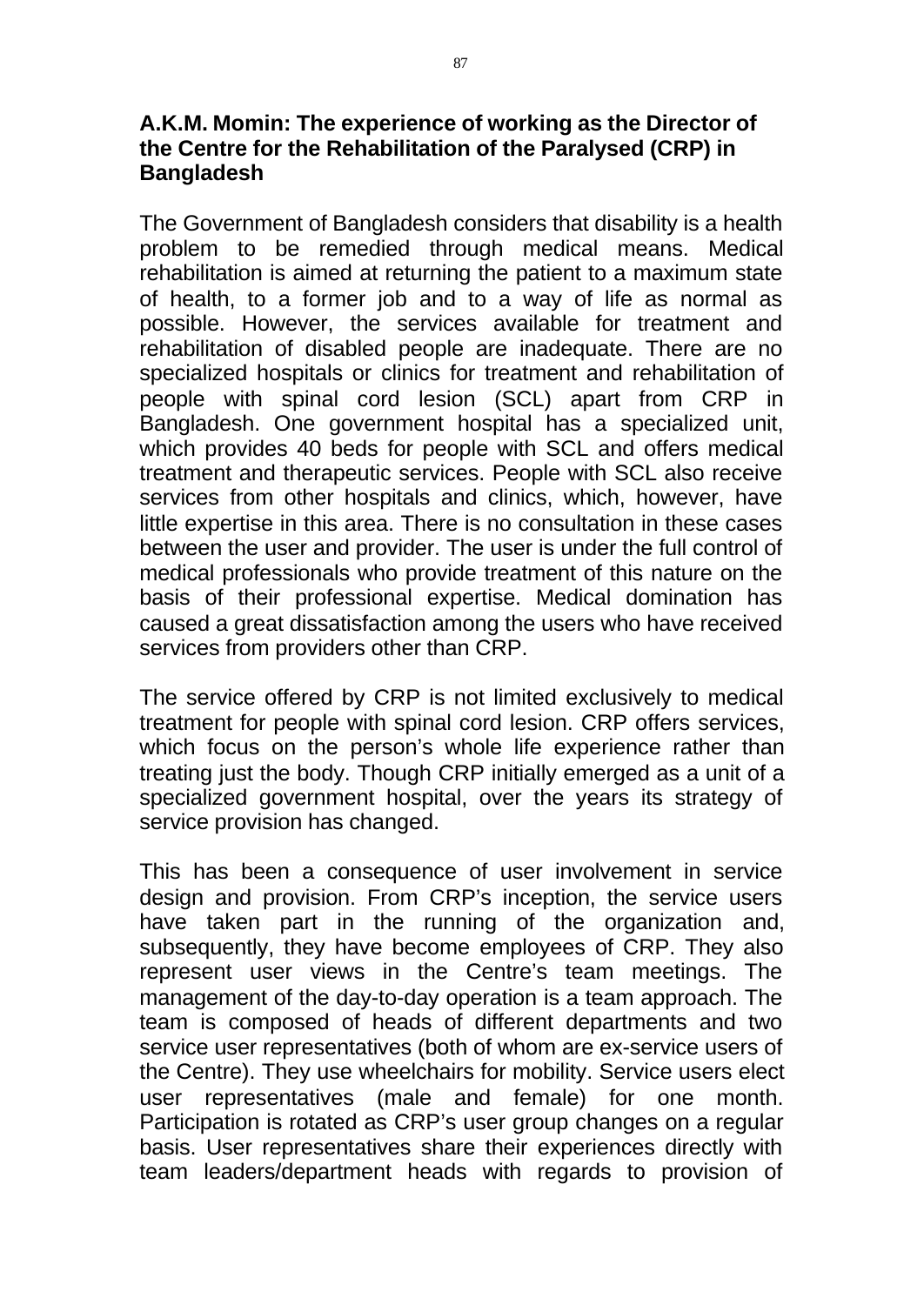services. This is a user-led approach to service delivery, consistent with a social model approach. My experience of working with disabled people shows that if they are employed as service providers and given the power to control the service, and if those who receive services from the Centre are consulted about the effectiveness of service provision, this has a greater impact on the user's life.

There is no doubt that the Centre benefits directly by employing disabled people and involving users in service provision in a number of ways as listed below:

- A person with SCL feels that they are part of the organization and that they 'own' it. They offer services sincerely and tend to work harder. Many have worked with CRP for 15–20 years.
- The staff turnover rate among disabled people is very low. Furthermore, some of those who have left CRP now work independently. Several individuals have set up a self-help group for disabled people, which is supported by CRP, namely Bangladesh Protibondhi Kallyan Samity. Some work for international organizations such as Oxfam.
- People with SCL feel more comfortable talking with peers than with non-disabled members of staff.
- A user-friendly environment is created where providers and users are on the same level, as opposed to the traditional service provider and recipient approach.
- The effectiveness of the service is much higher than the traditional approach.
- The service is cost-effective. Users feel secure, gain confidence and share expertise with non-disabled providers. This creates a learning environment through which non-disabled providers learn and share experiences.
- Openness between service providers and users reduces the risk of misguided policies and ineffective services.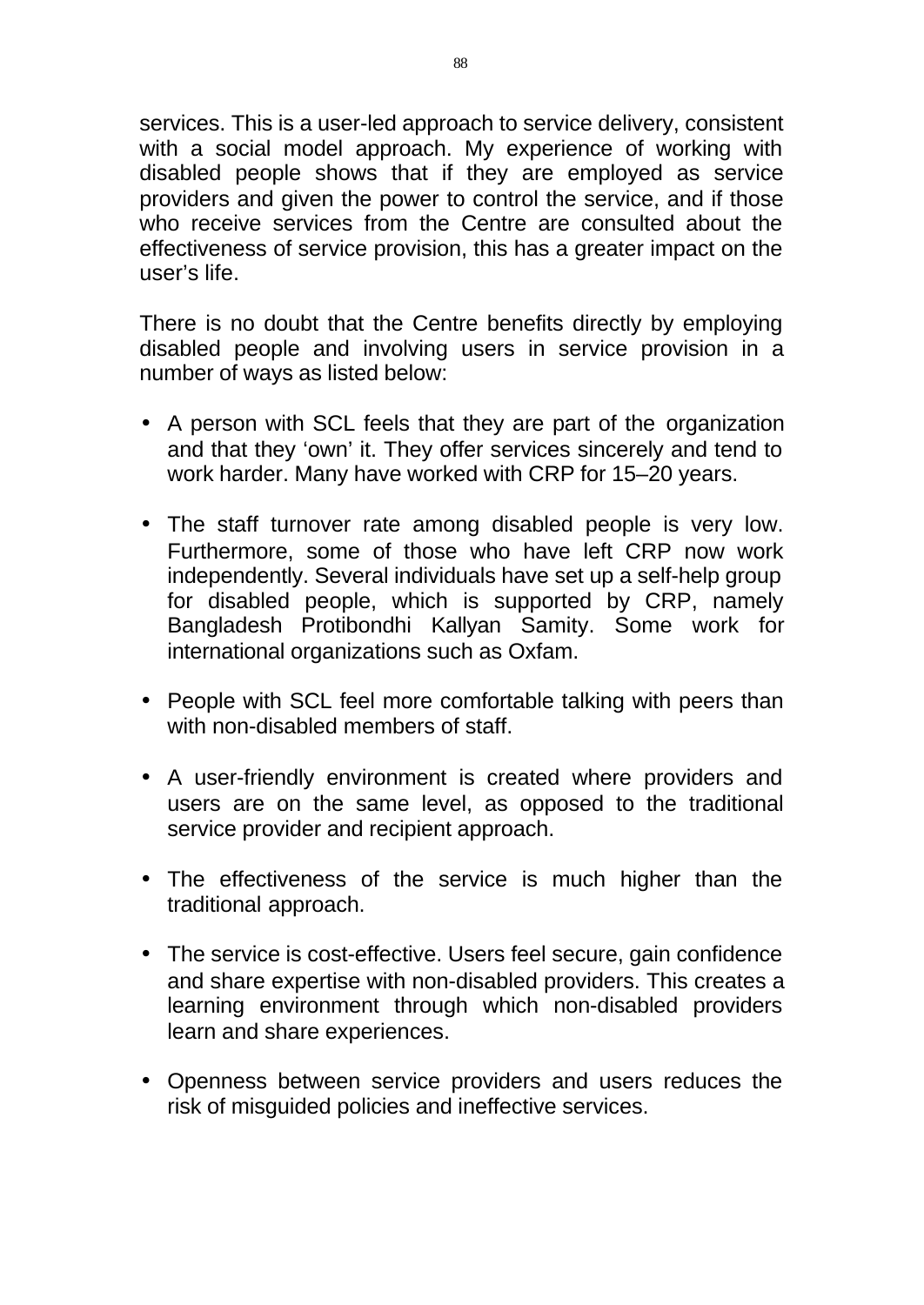- The CRP structures, organizational and environmental, have been constructed to facilitate access and minimize obstacles.
- Interaction between users and providers empowers people with SCL and increases their self-reliance.
- Users feel confident to describe their own experiences and limitations, which in turn reduces their depression and feelings of guilt.

All these ways of involving disabled users in service provision increase the effectiveness and sustainability of the organization.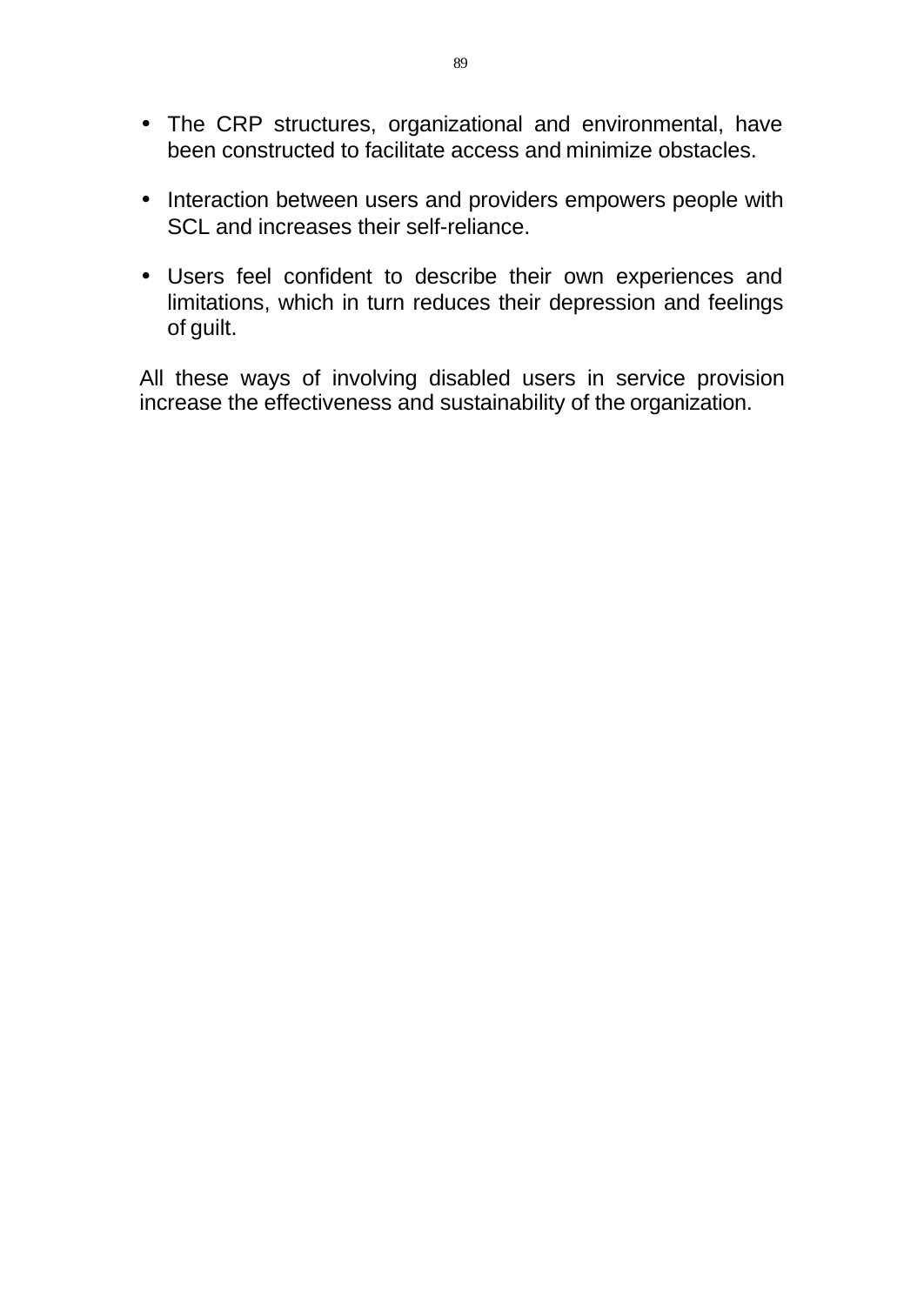### **Dr Nadim Karam: Addressing the health related needs of the disabled: concepts, operational concerns and challenges. Background paper for discussion, Lebanon**

#### **Introduction**

Issues relating to addressing the needs of the disabled continue to face controversy. They present serious challenges to the disabled themselves, their social contacts, their families, their communities and society as a whole.

Related efforts and commitments face conceptual and operational challenges and obstacles, i.e. defining basic terminology, priorities, objectives, and systems of finance and sustainability.

Globally adopted concepts, especially those relating to human rights and discrimination, may be perceived as not easily put into practice by many of the decision-makers and professionals concerned. This may discourage those involved, thus slowing progress, particularly when professional resources, skills and material are limited.

Societies and communities are increasingly frustrated with the alternatives offered by the classical medical model based on high technology that is put forward by powerful service and research industries. Confusing "disability" with "impairment", the model focuses on reducing or eliminating impairment with limited consideration of the societal and environmental variables that govern the relation between "impairment", "disability" and "handicap". This results in excessive expenditure on a small number of "advantaged disabled" individuals who can access the system, with little concern for the "disadvantaged disabled" who cannot access the system. Thus, many individuals with impairments and secondary disabilities are not given enough support.

Despite some progress, many societies still fail to address the needs of the disabled. They fail to learn from the experience of others and fail to adopt appropriate concepts and strategies. Access to cross-cultural experience and research now provides a means of better understanding past failures and the determinants of success.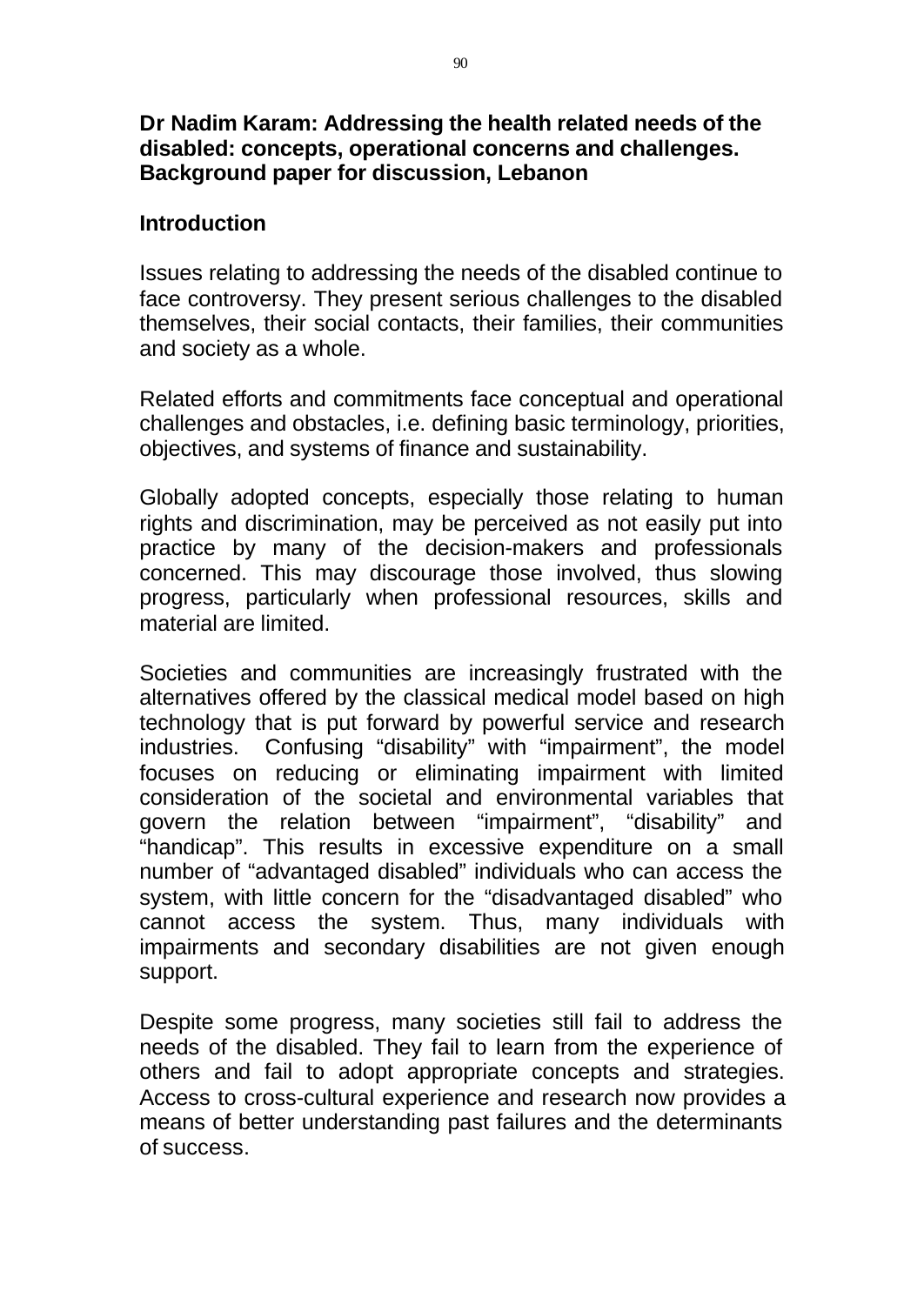This paper presents considerations to be taken into account in the planning, implementation, evaluation and upgrading of programmes addressing the health related needs of disabled individuals. In doing so, the paper will contribute to a better understanding of the challenges and obstacles of implementation, the factors influencing impact and efficiency of interventions, and the determinants of success.

# **The situation**

Individuals, families, communities and nations suffer the complex burden of disability and handicap. Affected individuals are many. Actual numbers and related proportions are difficult to estimate because of variations in definitions and the dynamic relation between impairment, disability and handicap.

Those concerned face the challenge of effectively helping the disabled. The challenge is particularly difficult when material and human resources are limited. In this case the disabled often become entrenched in a cycle of disadvantage with increasing socio-economic burden.

There are many issues and related challenges that influence the organization of intervention programmes. A few principles have become permanent guidelines. These include:

- needs are always changing;
- using appropriate interventions, the social burden of disability and handicap can be managed and alleviated significantly with beneficiaries (disabled individuals, families, communities) becoming effective helpers;
- appropriate interventions must be relevant;
- primary and secondary prevention and early identification and intervention are essential and reduce costs;
- involvement of beneficiaries is essential;
- the biomedical approach to the treatment of impairment, disability and handicap is inaccessible to most, is not very effective and does not often reduce costs;
- disability and handicap are related to social role and perceived socio-economic value.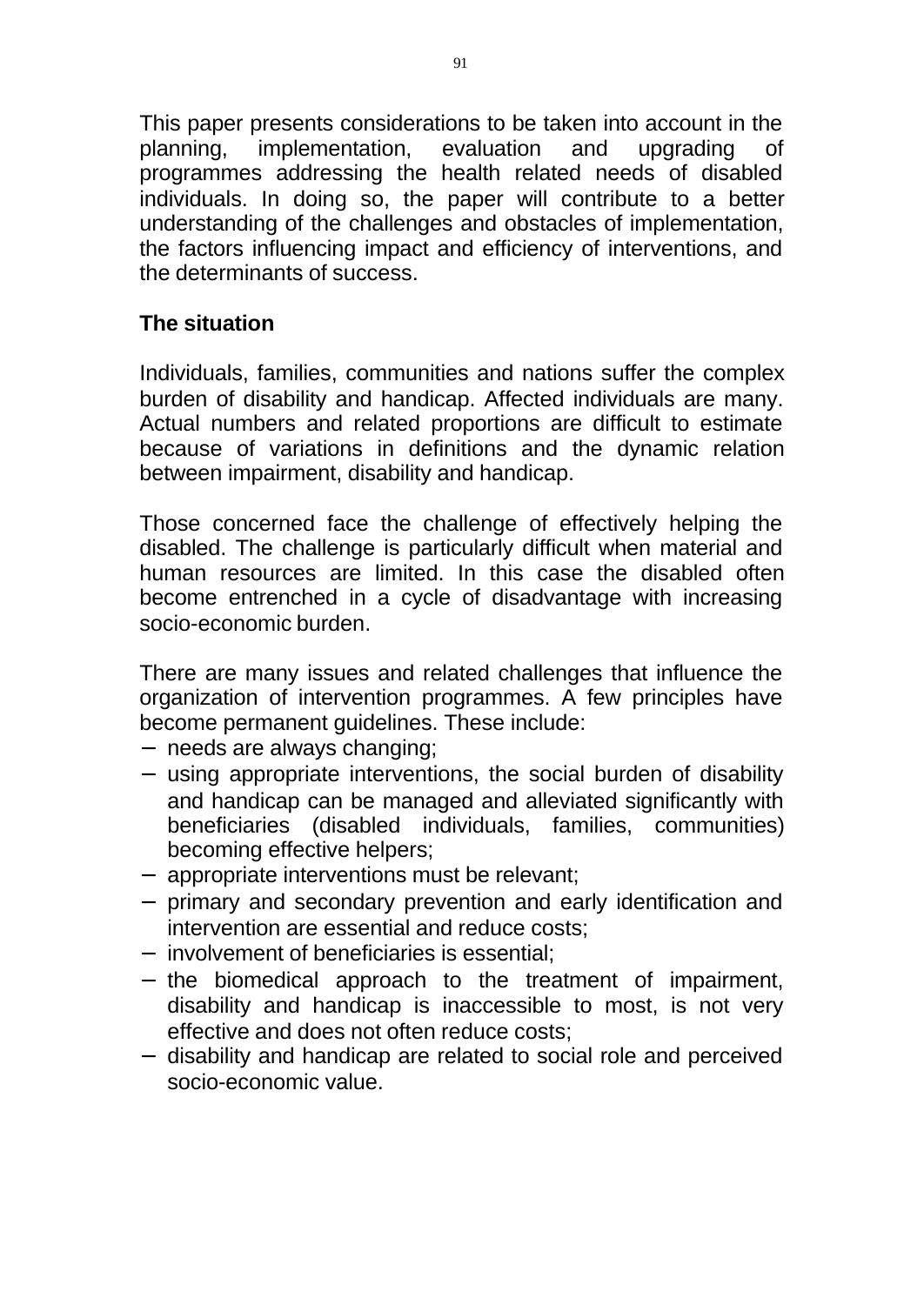## **The issues**

# *Impairment, disability and handicap*

The interrelation of impairment, disability and handicap has a conceptual framework that is dynamic, context related and to some extent person-specific. All concerned parties should gain in-depth understanding of how time, age and societal variables, including adopted and imposed social roles, may affect this relation. That the disabled cannot be grouped into any single category or profile is an important consideration in planning services and human resources.

# *Rights*

Despite internationally endorsed declarations on rights and opportunities, issues relating to the rights of the disabled continue to be challenged by inappropriate beliefs and practices of those concerned (including the disabled) regarding social value, social role and priority.

Disabled individuals and their families, particularly in communities and societies where resources are limited, often suffer serious disempowerment. This denies them the means to pursue their rights, the outcome being a cycle of continued disempowerment and disadvantage.

## *Perceptions of social value and related priorities*

The function of the family, community and society should be studied for each intervention programme. Cultural, religious and economic variables that influence perceptions of social value should be identified and discussed. Without these considerations, personal and social responsibility (not necessarily concerning the legal system) will not be taken into account when deciding whether intervention programmes will be viable and sustainable. This is particularly important when discussing actions in relation to social groups such as children, women and the elderly.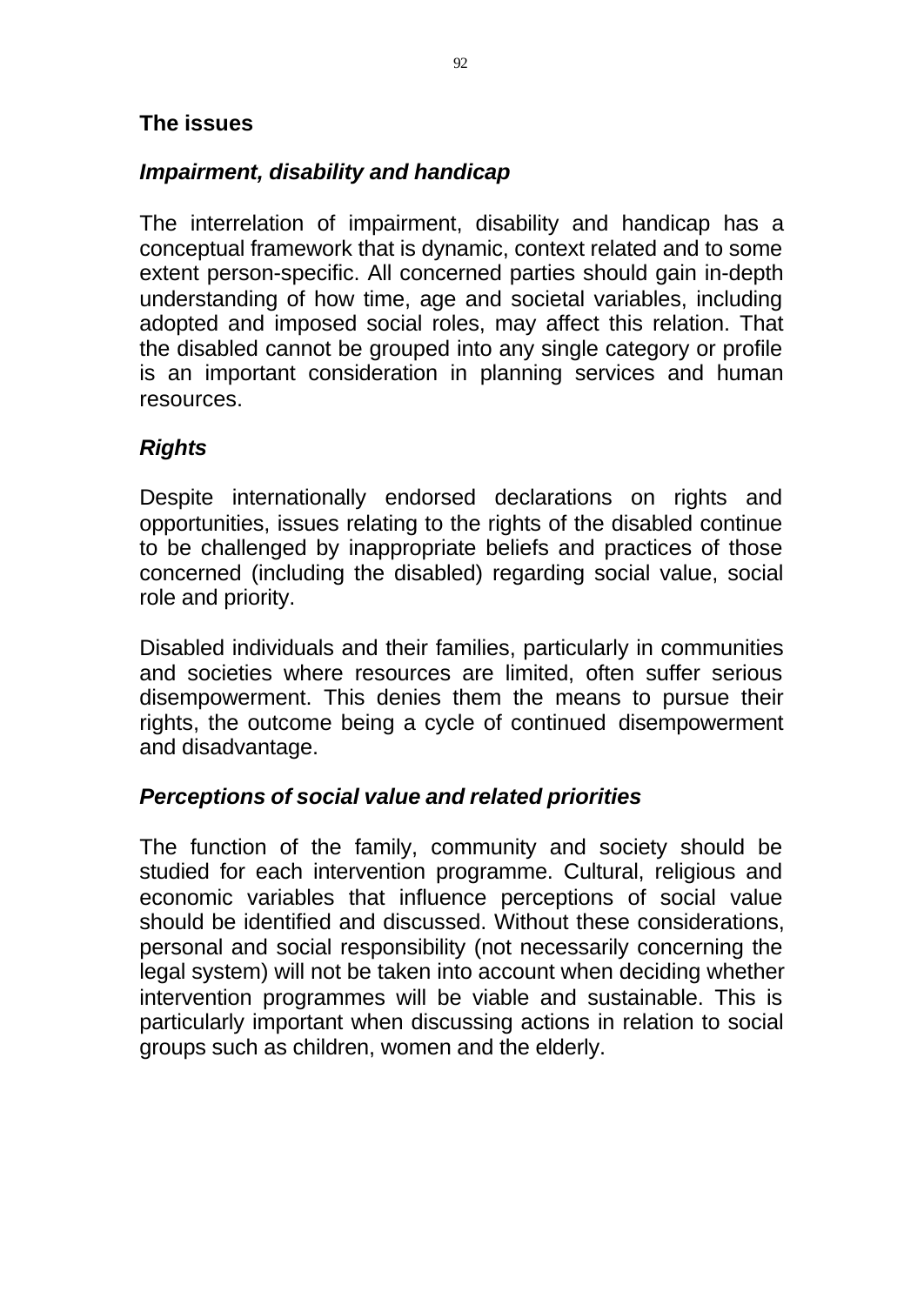# *Health related needs*

Special attention should be directed to the clarification of existing beliefs and concepts that interrelate health, impairment, disability and handicap.

From the concept of Primary Health Care that includes promotion, prevention, care and rehabilitation, it should be realized  $\vert$  Illness  $\vert$  Disease that the disabled are not necessarily unhealthy. Therefore, a conceptual framework for interaction with the medical care system should include both the disabled and non-disabled population.



This model should relate those who have disease to those who are ill (illness), to those who can assume the sick role (sickness) (see Figure).

As needs are always changing, an appropriate approach would be to clarify what is needed through active discussions with all concerned. A process of empowerment should be integrated into this approach.

## *Responsibility/accountability/authority frameworks. Who should be involved? Who decides?*

Who is responsible for the care of the disabled and should the principle of personal responsibility towards one's own health apply to individuals with serious disadvantage? Who should be held accountable and where does the decision-making authority lie in relation to the health of the disabled? How can those concerned identify with the value of involvement and commitment?

The answers to these questions are important in determining available resources and budget. They deserve wide discussion among the disabled, their families, their communities, caregivers, decision-makers and resource managers.

# *Provision of direct services: human resources needed, the role of the family and voluntarism*

The profile of professionals and service providers involved in the provision of direct and non-direct services to the disabled is of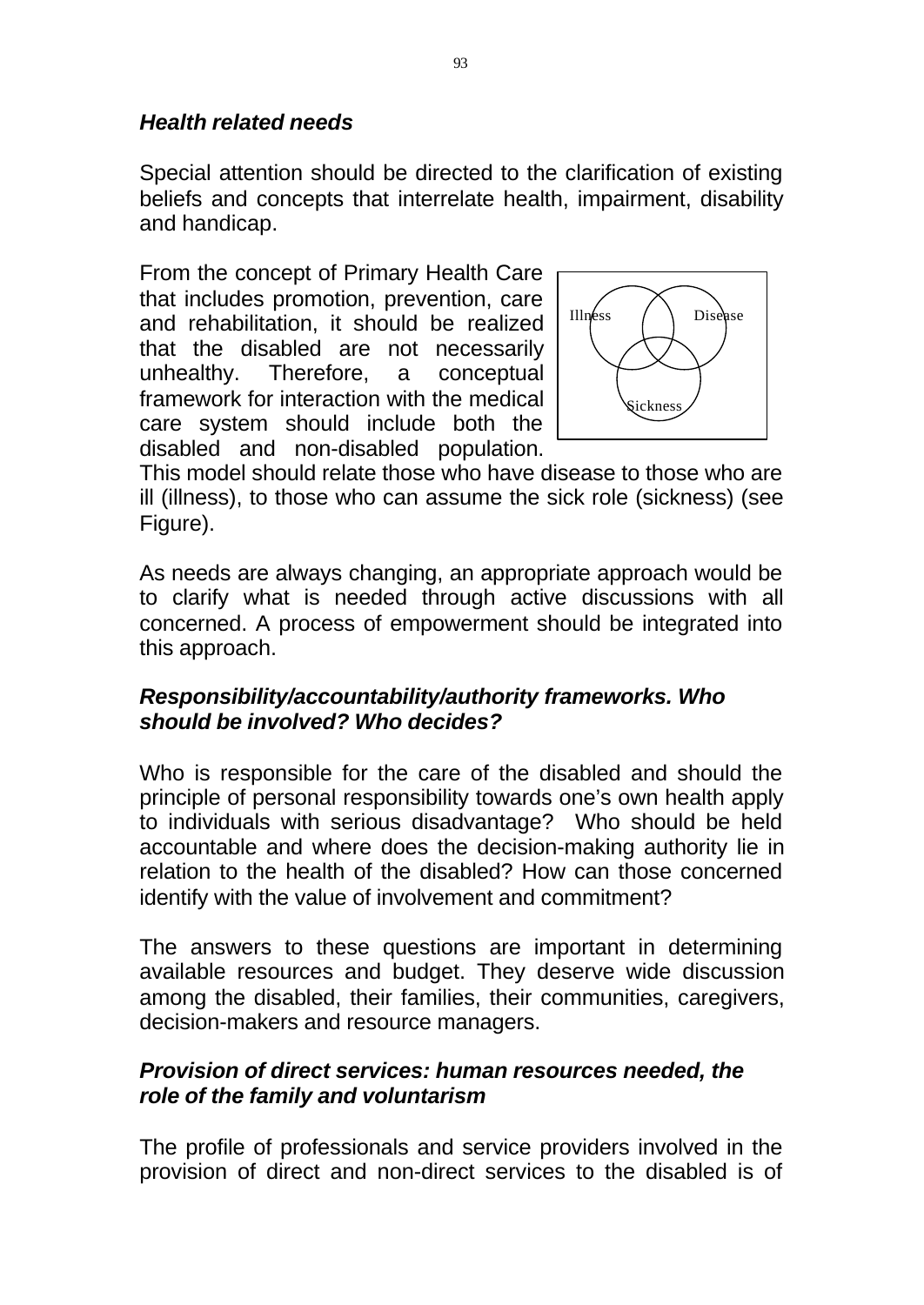utmost importance. Manpower and professional models for developed countries are not appropriate for economically and socially underprivileged regions. Therefore, human resource development programmes should relate to actual community needs and resources. This would facilitate the development and training of professionals and service providers recruited from community members. Those trained would be socio-culturally sensitive, affordable, and able to maintain and expand their existing community relations. Such relations are important at every stage of the process of prevention, early identification, appropriate intervention, and commitment.

The role of the family in the provision of direct services is of utmost importance. Family members can be trained to become effective helpers in the caring process. The involvement of family members and proactive service providers would facilitate the development of voluntarism. Serious effort should be directed towards developing organizational frameworks and reward systems to encourage and sustain voluntarism.

# *Appropriate expectations*

False expectations continue to cause serious misunderstanding, resulting in failure and wasted resources. Expectations should be clarified in advance for each case. This would provide a balance between what is needed, what is wanted and what is possible. Such a balance is particularly important in setting rehabilitation objectives and intervention programmes.

Expectations may be inspired by advances in science and technology, or by successful interventions in other communities. However, expectations should not be influenced by outside pressures.

# *Viability and sustainability*

The operational viability of intervention programmes should be extensively discussed in advance and continued during implementation. Factors affecting viability should be identified and given due consideration. Important factors relate primarily to resources and socio-cultural acceptance of interventions. Thus, it is necessary to consider human resources both with and without material and financial issues. Equally important would be to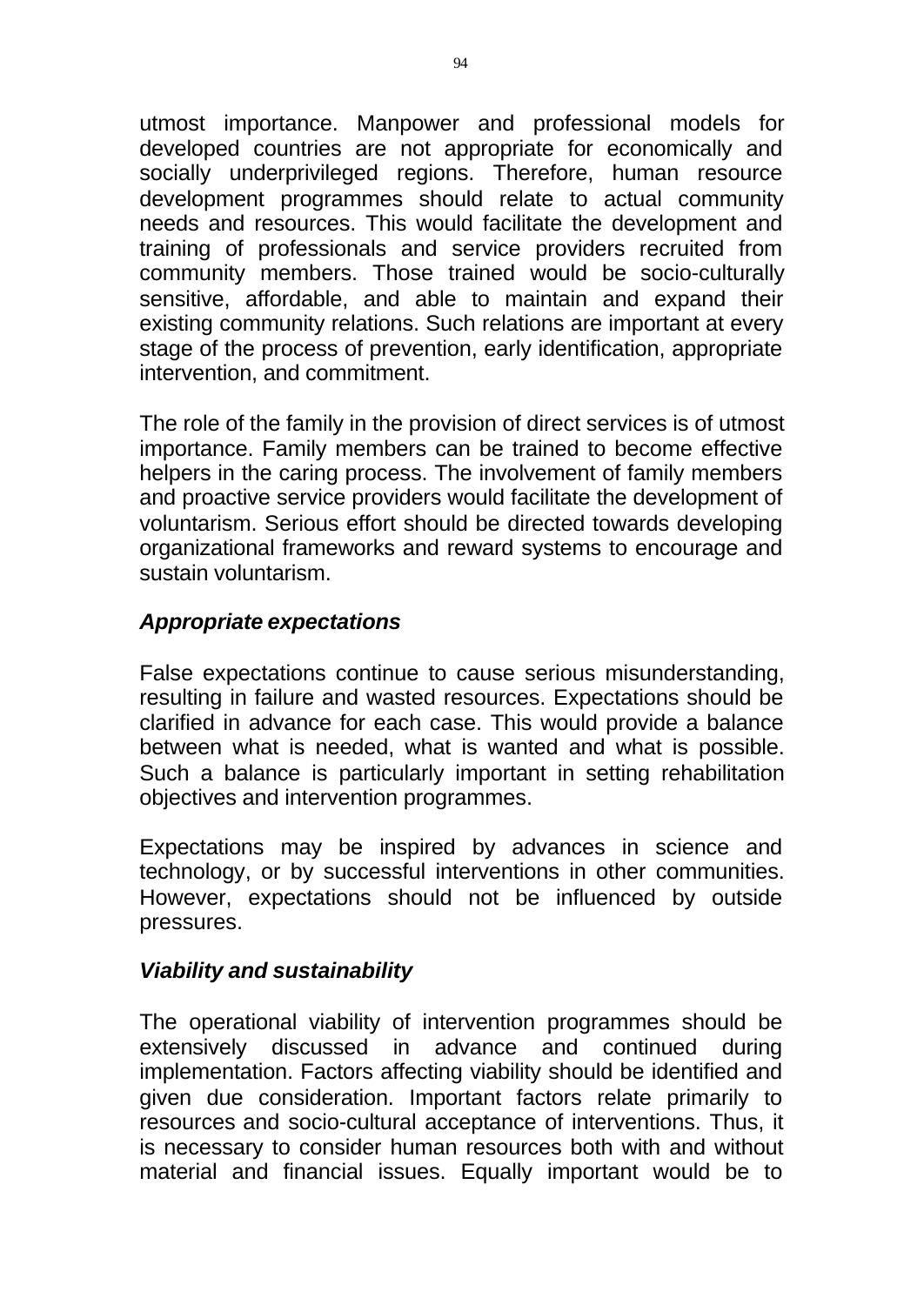explore financial reward systems that relate to the level of commitment.

The programme should also be sustainable, i.e. able to be prolonged and still be effective in addressing future needs. All those concerned should consider this concept.

## *Monitoring and evaluation*

Monitoring and evaluation continue to present a serious challenge to efforts of addressing the needs of the disabled. Monitoring and evaluation are essential prerequisites for good management. The disabled are a diverse section of the population. Hence, indicators of progress are difficult to identify and estimate. Indictors relating to effectiveness and outcome are even more difficult.

Monitoring and evaluation need many resources. Where resources are limited, valuable management information systems are difficult to establish, operate and maintain.

## *Cross-disciplinary contacts*

The disabled and handicapped are active members of society. Systems developed to address their health related needs interact with systems concerning all needs of society. It should be noted that the needs of the disabled are not limited to health. Thus, intervention programmes should ensure that there is contact among those trained to work with the disabled and those from other areas of study.

## **Operational considerations governing interventions**

The complex nature of disability and handicap, the related disadvantage and disempowerment suffered by the disabled, and the social burden on the community deserve consideration as social priorities.

Viable, effective and affordable intervention programmes are essential in every society, within every community and at the level of every individual and family in need. It is useful to consider the whole population:

- the healthy need preventive and promotive interventions;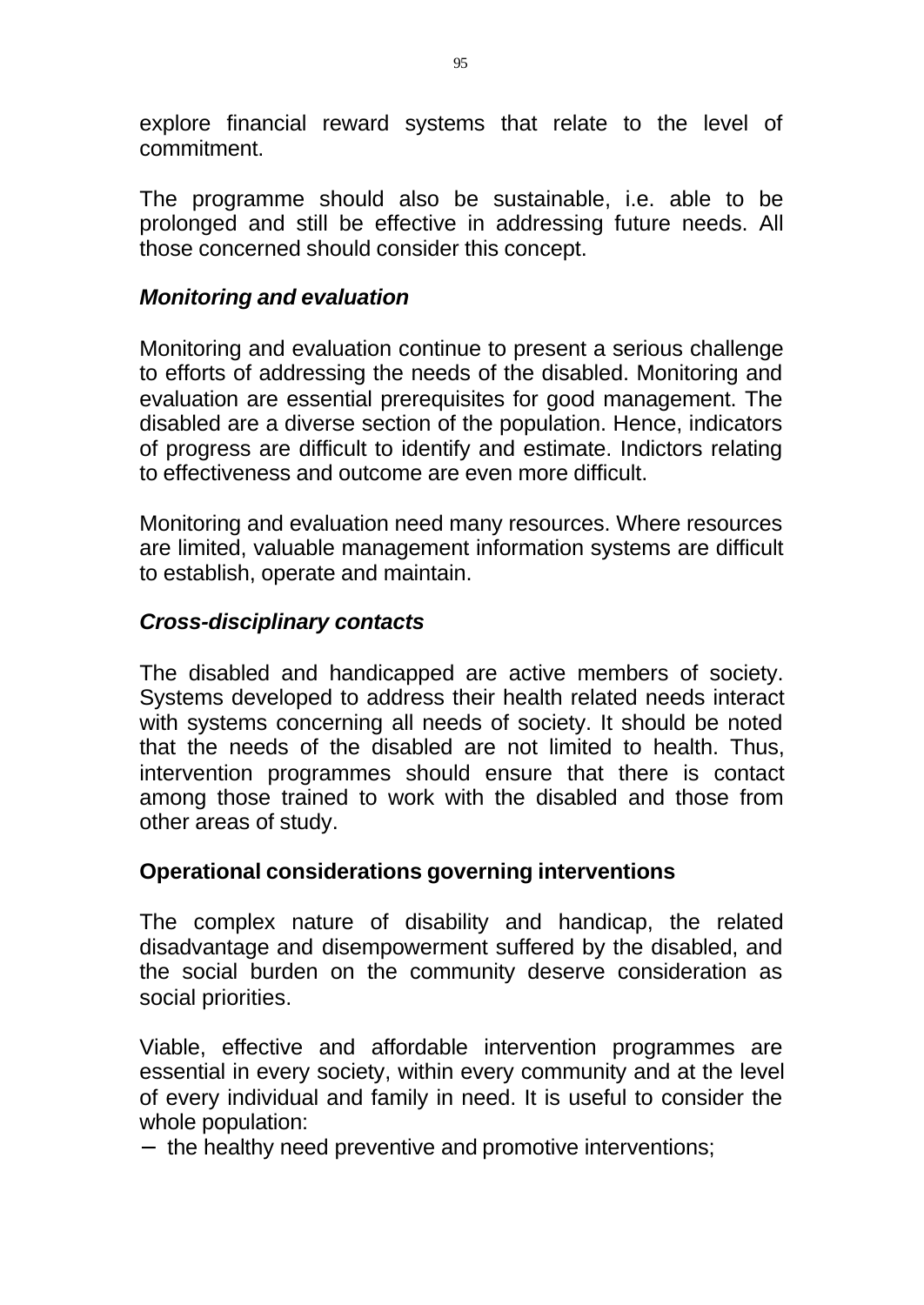- the person suffering impairment needs early identification and appropriate interventions to limit or remove the impairment;
- the disabled need interventions to reduce disability where possible, and to prevent or limit possible handicap;
- the handicapped need interventions to reduce handicap, and to prevent or limit secondary social burden.

Therefore, intervention programmes should take into consideration the following principles.

#### *Preventive interventions*

Such interventions should extend beyond primary prevention to include secondary prevention. Primary prevention is important to prevent injuries and/or diseases that may lead to impairment. Secondary prevention is important to prevent and/or limit the impairment after injury and/or disease. Early detection and intervention are integral to the concept of secondary prevention.

#### *Accessible services*

Easily accessible services are very important; they should be affordable, socially and culturally acceptable, and situated near to those in need. Services should be managed so that inappropriate utilization and abuse are avoided.

#### *Proactive approach*

The cycle of disability, disadvantage and burden often leads to a state of disempowerment. Disabled individuals, families and even communities may lose hope. Cultural beliefs and practices may be perceived to encourage such despair.

Interventions should have an empowering proactive perspective to create an atmosphere of hope among those in need and to invest in the development of reward systems acceptable to all concerned. Moreover, proactivity is essential to a modular incremental approach to rehabilitation, social integration and inclusion. Such an approach would inspire further action.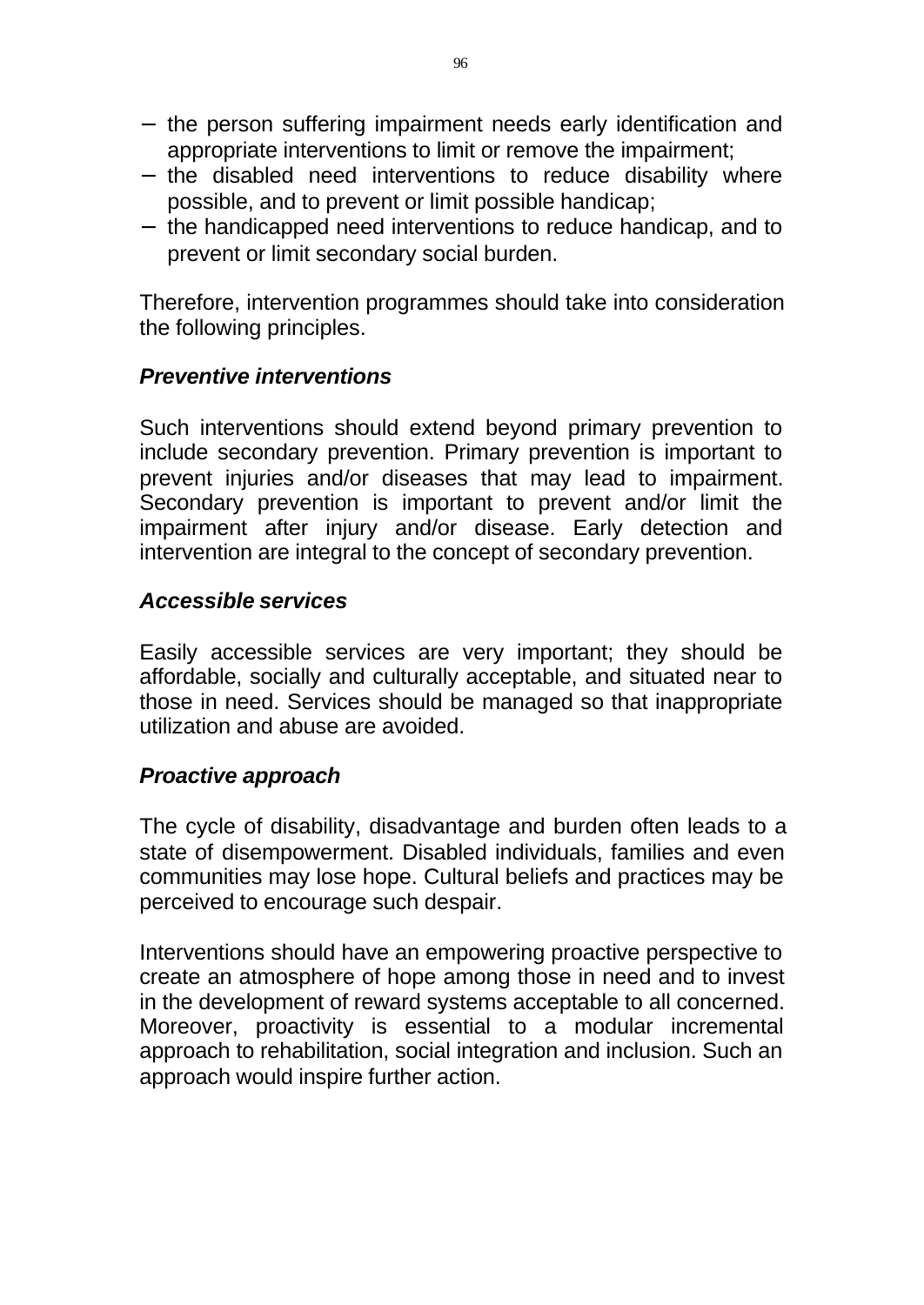## *Partnership, commitment and involvement*

Rehabilitation, involvement of the disabled themselves and prevention of disability need active support. Such involvement would not be effective without a sense of commitment and partnership. Those concerned should feel that their personal interest and welfare are at stake. They should identify with a reward system that goes beyond material reward for services.

In view of this, family and community involvement is a prerequisite for success. With adequate training and appropriate planning and monitoring, interventions can become more effective.

# *Service providers, professional and scientific training*

Appropriately trained service providers should use their acquired skills and knowledge in professional and scientifically sound ways. Service providers should be involved in professional and service contacts that allow:

- exchange of information;
- on-going skills development;
- two-way referrals;
- support to professionals.

Therefore, the involvement of academic institutions, professional bodies and think-tanks is very important.

The issue of appropriate human resources should not only include scientific training but also the development of community members who:

- $-$  are willing to learn;
- can identify community needs and activities;
- are adaptable;
- are accepted by the community;
- are affordable to the community;
- can identify long-term commitments within their area of training;
- are interested in team work and involvement in referral and professional contacts;
- can understand and identify their professional limitations.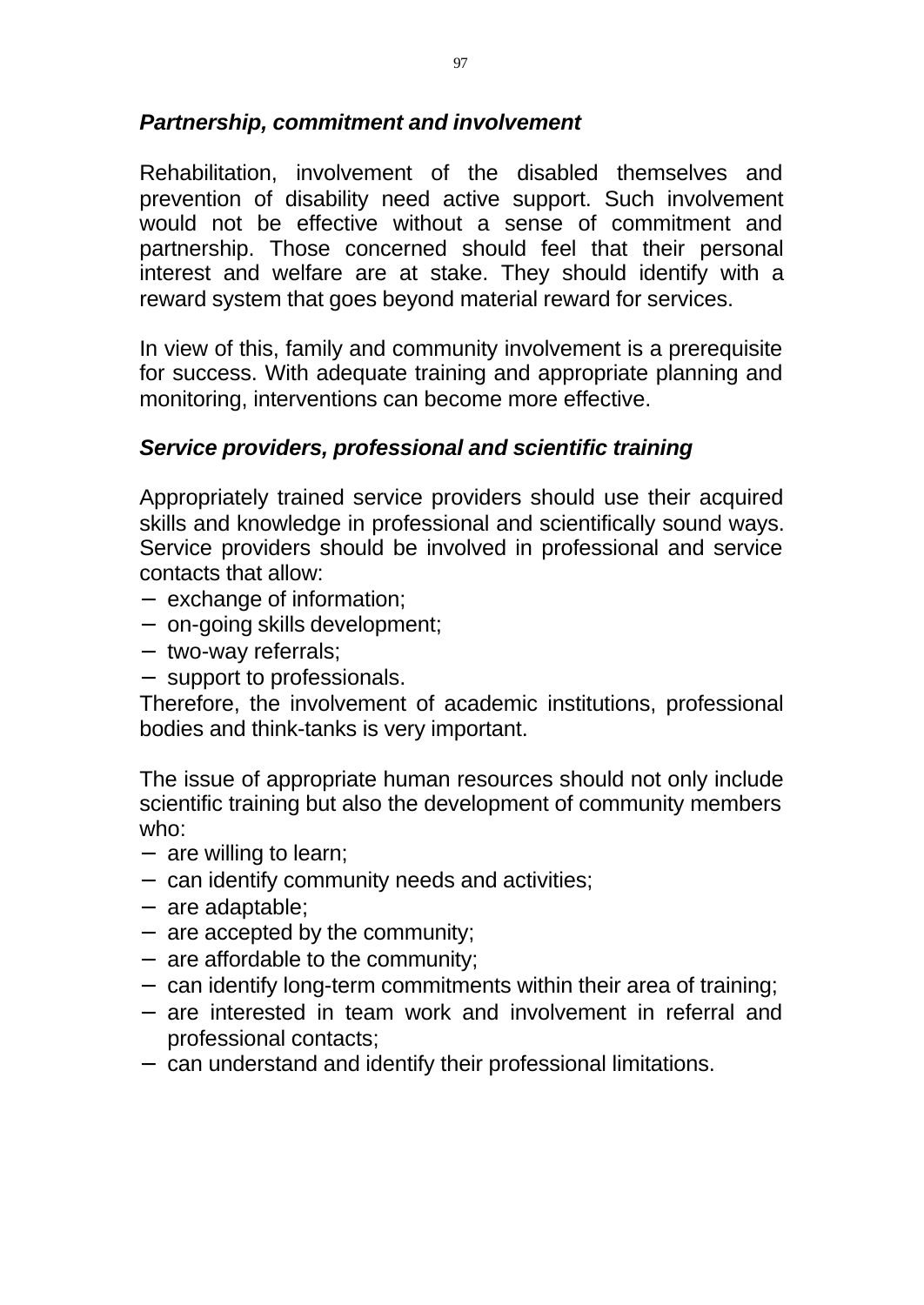# *Research and documentation*

Research and related documentation identify professionals working in a particular area of study and facilitate networking. Both are important for sustainable reward systems. Research and documentation also encourage the organization of information that is useful for management, monitoring and evaluation.

# *Monitoring and evaluation*

A dynamic process of monitoring and evaluation is essential for good management because the intervention programme can be made more effective and successful. This would contribute to the provision of reward systems that are viable and sustainable.

The resources needed for effective monitoring and evaluation should be integral to planning and budgeting. The cost of monitoring and evaluation should be seen as an investment and not expenditure.

Monitoring and evaluation should be adapted for each intervention programme. Benchmarks and related indicators should be identified through a consensus involving all concerned. Such a process also supports the building of commitments and of responsibility/accountability/authority frameworks.

## *Sustainability*

Sustainability is primarily a conceptual issue. Sustainability is only possible if related issues are integral to the social and personal ethic of those involved. Therefore, the intervention programme needs a fundamental perspective determined by commitment.

## *International assistance*

As a matter of principle, international assistance should instigate, catalyse and/or support. It should help the target beneficiaries. However, international assistance is given because it furthers the interest of the benefactor. This applies to all forms of assistance including that provided by international nongovernmental organizations and UN agencies and bodies.